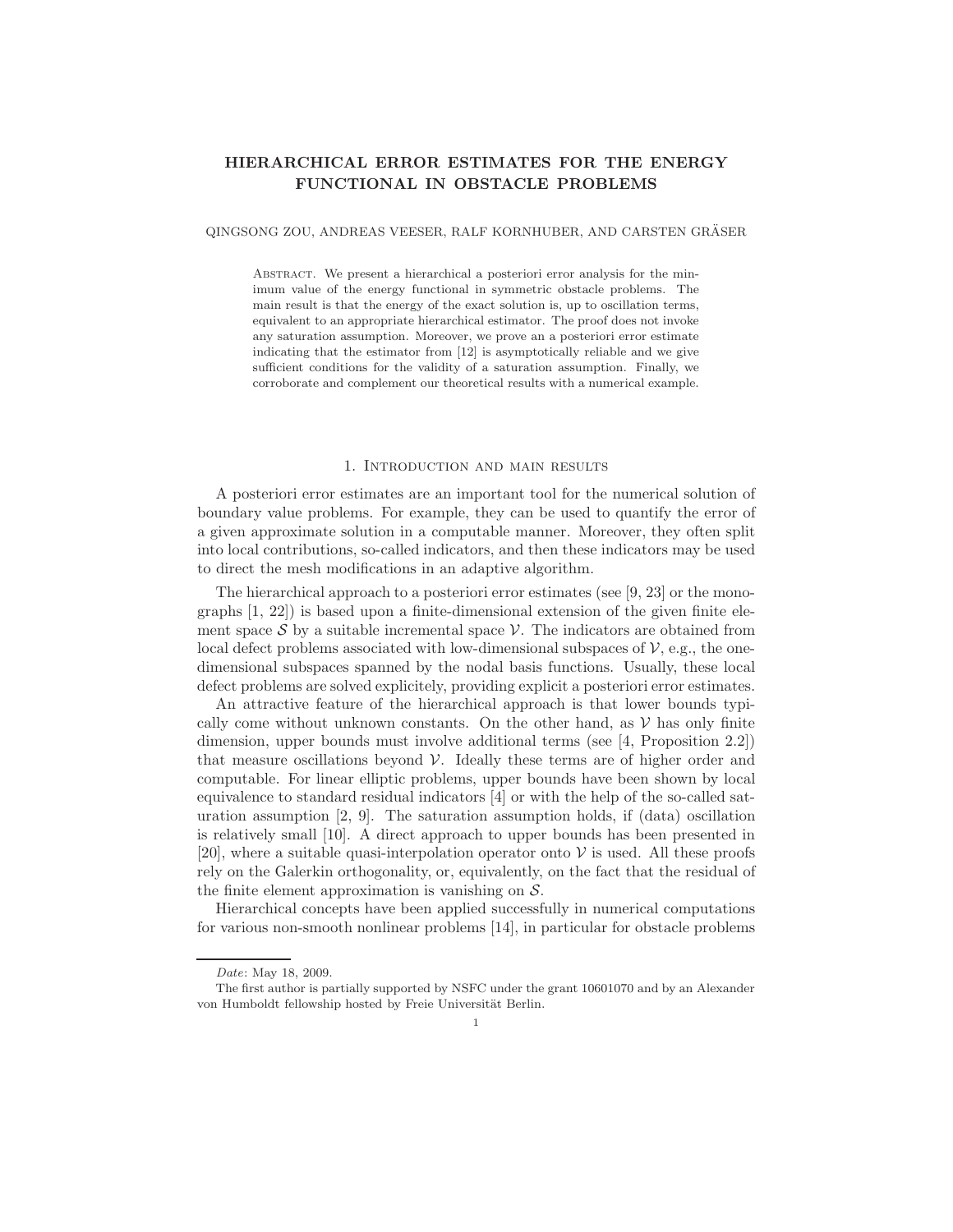[12, 13], and two-body contact problems in linear elasticity [17]. In all these applications, hierarchical indicators provided satisfying effectivity rates and quasioptimal convergence rates without any extra scaling of the various estimator contributions. On the other hand, the theory of hierarchical error estimates for nonlinear problems still seems to be in its infancy. Only recently, lower and upper bounds for the discretization error have been established in [15], based on a saturation assumption and suitable regularity requirements on the mesh. The a posteriori analysis in [18] avoids the saturation assumption. However, if no obstacle is present, then the upper bound does not reduce to well-known results in the unconstrained case. This is because [18], whose main concern is the convergence of the adaptive algorithm, does not fully exploit the cancellations of the linear finite element solution.

In this paper, we derive and analyze hierarchical error estimates for the following symmetric, elliptic obstacle problem. Let  $\Omega \subset \mathbb{R}^2$  be a bounded polygonal Lipschitz domain,  $\psi \in C(\overline{\Omega})$  a lower obstacle satisfying  $\psi \leq 0$  on the boundary  $\partial \Omega$  and  $f \in L^2(\Omega)$  a load term. Find

(1.1) 
$$
u \in K: \quad \mathcal{J}(u) \leq \mathcal{J}(v) \quad \forall v \in K,
$$

where

$$
K = \{ v \in H_0^1(\Omega) \mid v \ge \psi \text{ a.e. in } \Omega \}
$$

and

(1.2) 
$$
\mathcal{J}(v) = \frac{1}{2}a(v, v) - (f, v)
$$

is the quadratic functional induced by the symmetric bilinear form with associated energy norm

$$
a(v, w) = (\nabla v, \nabla w), \qquad ||v|| = a(v, v)^{1/2}
$$

and  $(\cdot, \cdot)$  denotes the  $L^2(\Omega)$ -scalar product. Since K is a nonempty, closed, and convex set, and  $a(\cdot, \cdot)$  is  $H_0^1(\Omega)$ -coercive, (1.1) has a unique solution u.

A key feature of obstacle problems is that (1.1) is equivalent to the variational inequality

(1.3) 
$$
a(u, v - u) \ge (f, v - u) \quad \forall v \in K
$$

and not to an equality. This is related to the property that a perturbation of the load  $f$  not necessarily affects the solution  $u$ . These two features imply that, in general, the residual is no longer orthogonal to  $S$ . This complicates the a posteriori error analysis. In particular, the sharpness of an upper bound cannot be verified through the continuous dependence of the usual dual residual norm on the approximate solution; cf. [3, 5, 6, 16, 19], where averaging or residual techniques are considered. Insensitivity of estimators with respect to certain perturbations of the load  $f$  has been established by means of the notion of full-contact introduced in [11].

In what follows, we consider a linear finite element solution  $u<sub>S</sub>$  to (1.1), take V as the span of the quadratic edge bubbles and assume that the obstacle  $\psi$  is continuous and piecewise affine. Our main result is the equivalence

(1.4) 
$$
\mathcal{J}(u_{\mathcal{S}}) - \mathcal{J}(u) \approx -\mathcal{I}_{\mathcal{Q}}(\varepsilon_{\mathcal{V}})
$$

up to constants depending only on the shape regularity of the mesh and oscillation terms that are formally of higher order. Here  $\mathcal{I}_{\mathcal{Q}}$  is a quadratic functional of the form (1.2). The load is given by the residual of  $u<sub>S</sub>$ , and the bilinear form is a hierarchical preconditioner of  $a(\cdot, \cdot)$ , such that the minimum  $\varepsilon_{\mathcal{V}}$  of  $\mathcal{I}_{\mathcal{Q}}$  on certain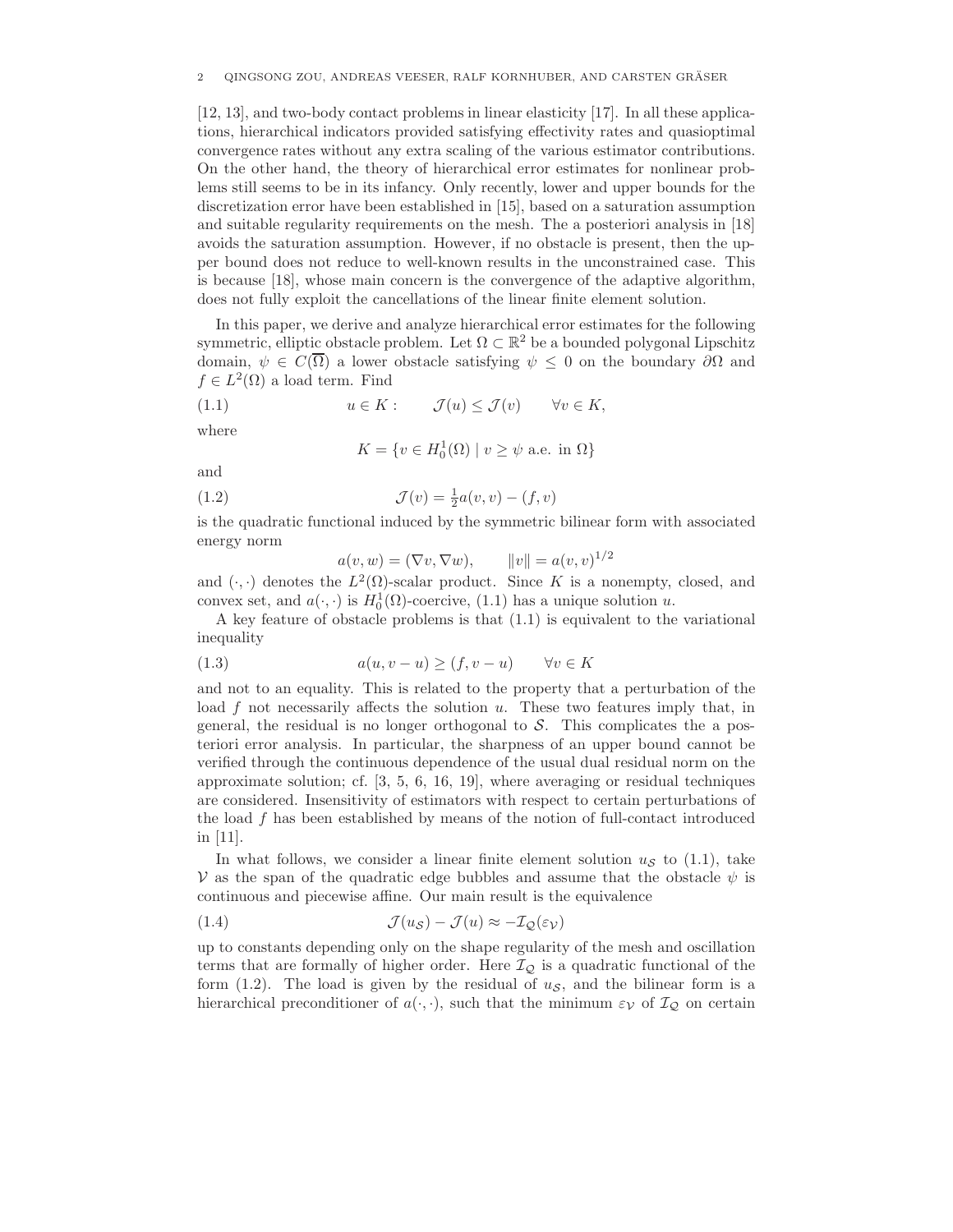localized defect constraints is explicitely known. See Section 2 for precise definitions. The hidden oscillation terms in (1.4) are computable once  $u<sub>S</sub>$  is known. Moreover, as a corollary, we bound the discretization error  $||u_{\mathcal{S}} - u||$  in terms of a hierarchical estimator similar to the one proposed in [12]. The equivalence (1.4) seems to be the first theoretical validation of hierarchical a posteriori error estimates for variational inequalities that reduces to well-known estimates in the unconstrained case [4] and that does not not rely on a saturation assumption. Moreover, in Section 4, we even show that the upper bound in (1.4) implies the following saturation assumption

$$
\mathcal{J}(u_{\mathcal{Q}}) - \mathcal{J}(u) \leq \alpha \big( \mathcal{J}(u_{\mathcal{S}}) - \mathcal{J}(u) \big),
$$

where  $\alpha \in (0,1)$  and  $u_{\mathcal{Q}}$  is the quadratic finite element solution of (1.1). In this way, we generalize well-known results on the relation of error estimates, oscillation and saturation assumptions from the linear, unconstrained case [4, 10] to obstacle problems.

In order to prove (1.4) in Section 3, we apply techniques from [18, 20]. In particular, we handle the possible non-orthogonality of the residual as in [18]. Notice that we improve and partially simplify arguments. Important novelties are Lemma 3.1 and a suitable generalization of the data oscillation in the linear case. Our proof makes use of representation formulas involving local residuals on triangles and jumps of the normal fluxes across their boundary. Such representations do not extend to piecewise quadratic extensions in three space dimensions, because they are associated with edges rather than faces. Face-oriented increments in three space dimensions, like cubic bubble functions, would be covered by our theory, cf. [18]. However, in view of the results on the saturation assumption, we do not consider the three-dimensional case here.

The paper concludes with a numerical example in Section 5 that corroborates and complements the aforementioned theoretical results.

### 2. Discretization and hierarchical error estimate

In this section, we introduce a finite element approximation of (1.1) and then derive the hierarchical a posteriori error estimate  $\mathcal{I}_{\mathcal{Q}}(\varepsilon_{\mathcal{V}})$ .

Suppose T is a conforming triangulation of  $\Omega$ . Then S denotes the space of continuous functions that are piecewise affine over T and vanish on  $\partial\Omega$ . The space S is spanned by the nodal basis  $\{\phi_P \mid P \in \mathcal{N} \cap \Omega\}$ , where N stands for the set of vertices of  $T \in \mathcal{T}$ , and the continuous piecewise affine functions  $\phi_P$  associated with  $P \in \mathcal{N}$  are characterized by  $\phi_P(P') = \delta_{P,P'}$  (Kronecker- $\delta$ ). The resulting finite element approximation of (1.1) is given by

$$
u_{\mathcal{S}} \in K_{\mathcal{S}}: \qquad \mathcal{J}(u_{\mathcal{S}}) \leq \mathcal{J}(v) \quad \forall v \in K_{\mathcal{S}}
$$

or, equivalently,

(2.1) 
$$
u_{\mathcal{S}} \in K_{\mathcal{S}}:
$$
  $a(u_{\mathcal{S}}, v - u_{\mathcal{S}}) \ge (f, v - u_{\mathcal{S}}) \quad \forall v \in K_{\mathcal{S}}.$ 

The closed, convex, and non-empty set

$$
K_{\mathcal{S}} = \{ v \in \mathcal{S} \mid v(P) \ge \psi(P) \ \forall P \in \mathcal{N} \cap \Omega \}
$$

is the discrete counterpart of  $K$ . As in the continuous case, existence and uniqueness follow from the coercivity of of  $a(\cdot, \cdot)$  on  $\mathcal{S} \subset H_0^1(\Omega)$ . We assume that

(2.2)  $\psi$  is continuous and piecewise affine over T.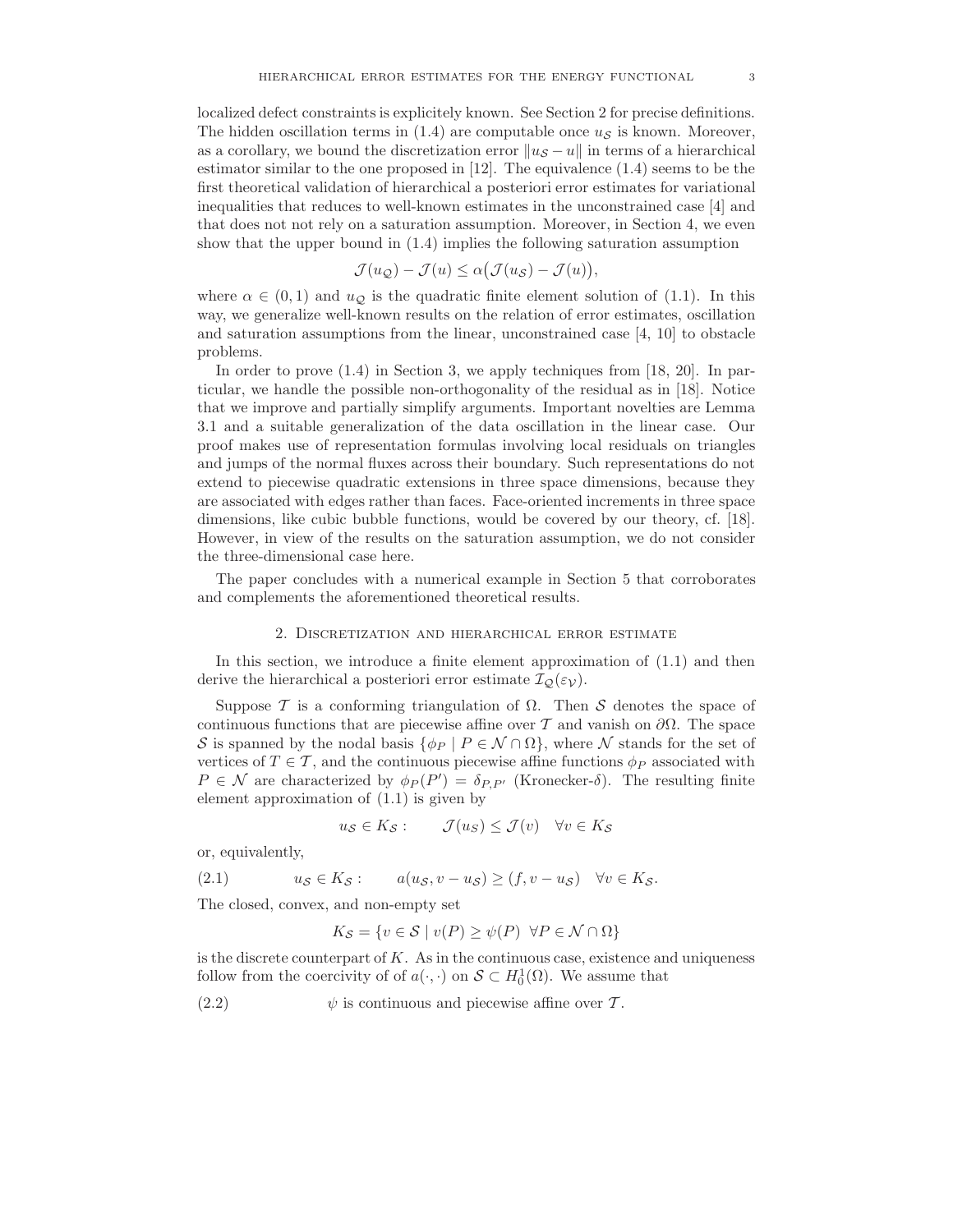As a consequence,  $K_{\mathcal{S}} \subset K$  so that (2.1) is a conforming method. It is worth mentioning that the continuity in (2.2) may be dropped and is assumed here only for simplicity [18]. The errors arising from the approximation of non-conforming obstacles are not considered here.

We are interested in the a posteriori control of the error

$$
(2.3) \t\t \t\t \mathcal{J}(u_{\mathcal{S}}) - \mathcal{J}(u) \ge 0
$$

between the exact and the approximate energy minimum. If no obstacle is present or, formally, if  $\psi = -\infty$ , then the energy error (2.3) corresponds to the discretization error measured in the energy norm, i.e.,  $\mathcal{J}(u_{\mathcal{S}}) - \mathcal{J}(u) = \frac{1}{2} ||u_{\mathcal{S}} - u||^2$ . In presence of an obstacle, however, we only have ' $\geq$ ' instead of '=', in general.

We start to derive a hierarchical a posteriori error estimate for the energy error (2.3), by introducing the error function  $e = u - u<sub>S</sub>$ . Let

(2.4) 
$$
\mathcal{I}(v) = \frac{1}{2}a(v, v) - \rho_{\mathcal{S}}(v), \quad \rho_{\mathcal{S}}(v) = (f, v) - a(u_{\mathcal{S}}, v), \qquad v \in H_0^1(\Omega),
$$

and

$$
\mathcal{A} = \{ v \in H_0^1(\Omega) \mid v \ge \psi - u_{\mathcal{S}} \} = -u_{\mathcal{S}} + K.
$$

Note that (2.2) implies  $0 \in \mathcal{A}$ . Then, the error function e solves the defect problem

$$
e \in \mathcal{A} : \qquad \mathcal{I}(e) \le \mathcal{I}(v) \quad \forall v \in \mathcal{A}
$$

or, equivalently,

(2.5)  $e \in \mathcal{A}: a(e, v-e) > \rho_{\mathcal{S}}(v-e) \quad \forall v \in \mathcal{A}$ 

and there holds

(2.6) 
$$
\mathcal{J}(u_{\mathcal{S}}) - \mathcal{J}(u) = -\mathcal{I}(e).
$$

Note that the right hand side  $\rho_S$  is a key quantity to determine e. It depends only on the load f and on the approximate solution  $u<sub>S</sub>$ . In the context of variational equations,  $\rho_{\mathcal{S}}$  is called the residual of  $u_{\mathcal{S}}$ . In view of the relationship (2.6), we will derive the a posteriori estimate  $\mathcal{I}_{\mathcal{Q}}(\varepsilon_{\mathcal{V}})$  occurring in (1.4) in two steps. First, the defect problem  $(2.5)$  is discretized with respect to an extension of S that is rich enough to extract enough information from  $\rho_S$  or, equivalently, to provide a sufficiently accurate approximation of e. In the second step, the resulting discrete problem is decomposed into local defect problems that can be solved explicitely.

Piecewise quadratic finite elements provide approximations of higher order [8], and, therefore, are natural candidates for the discretization of  $(2.5)$  (see [4, 9, 10] for the unconstrained case). Let  $\mathcal Q$  denote the space of continuous functions that are piecewise quadratic over T and vanish on  $\partial\Omega$ . Each function  $v \in \mathcal{Q}$  is uniquely determined by its values in  $\mathcal{N}_{\mathcal{Q}} = \mathcal{N} \cup \{x_E \mid E \in \mathcal{E}\}\.$  Here,  $\mathcal{E}$  stands for the set of interior edges of  $T \in \mathcal{T}$  and  $x_E$  denotes the midpoint of  $E \in \mathcal{E}$ . The approximation  $e_{\mathcal{Q}}$  of e in  $\mathcal Q$  is the unique solution of the discrete defect problem

(2.7) 
$$
e_{\mathcal{Q}} \in \mathcal{A}_{\mathcal{Q}}: \qquad a(e_{\mathcal{Q}}, v - e_{\mathcal{Q}}) \ge \rho_{\mathcal{S}}(v - e_{\mathcal{Q}}) \quad \forall v \in \mathcal{A}_{\mathcal{Q}},
$$

where the closed, convex, and non-empty set

$$
\mathcal{A}_{\mathcal{Q}} = \{ v \in \mathcal{Q} \mid v(P) \ge \psi(P) - u_{\mathcal{S}}(P) \; \forall P \in \mathcal{N}_{\mathcal{Q}} \cap \Omega \}
$$

is the discrete counterpart of the defect constraints A. Note that, in general,  $A_{\mathcal{Q}}\not\subset A$ .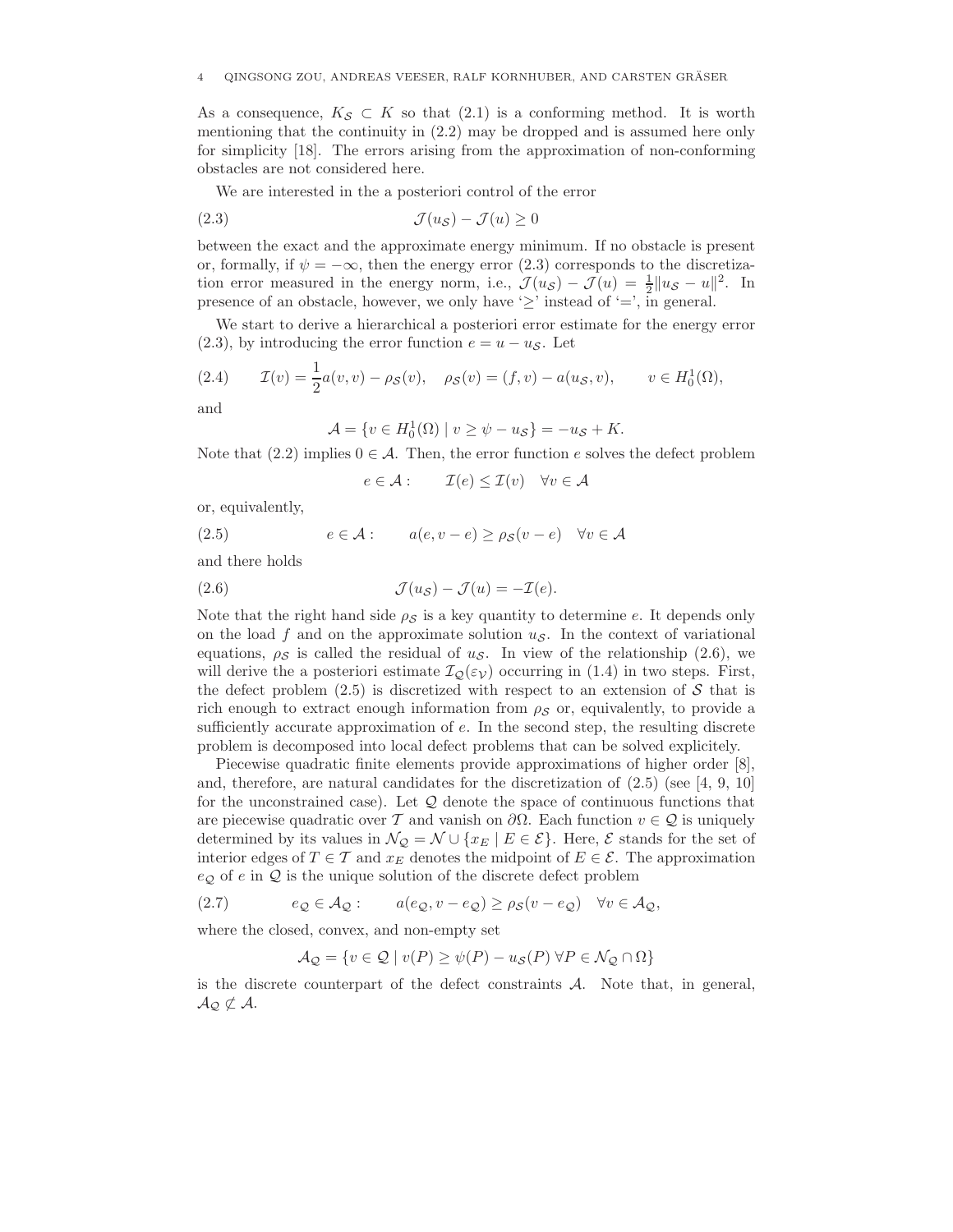In order to localize (2.7), we modify the bilinear form  $a(\cdot, \cdot)$  and the constraints  $A_{\mathcal{Q}}$ . To this end, we introduce the hierarchical splitting

$$
Q = S + V, \qquad V = \text{span } \{ \phi_E \mid E \in \mathcal{E} \},
$$

involving the quadratic bubble functions  $\phi_E \in \mathcal{Q}$  characterized by  $\phi_E(P) = \delta_{x_E,P}$ for all  $P \in \mathcal{N}_{\mathcal{Q}}$  (Kronecker- $\delta$ ). Since  $S \cap \mathcal{V} = \{0\}$ , the decomposition  $v = v_{\mathcal{S}} + v_{\mathcal{V}}$ of each  $v \in \mathcal{Q}$  into the contributions  $v_{\mathcal{S}} \in \mathcal{S}$  and  $v_{\mathcal{V}} \in \mathcal{V}$  is uniquely determined. Therefore, using this notation, the bilinear form

$$
a_{\mathcal{Q}}(v, w) = a(v_{\mathcal{S}}, w_{\mathcal{S}}) + \sum_{E \in \mathcal{E}} v_{\mathcal{V}}(x_E) w_{\mathcal{V}}(x_E) a(\phi_E, \phi_E), \qquad v, w \in \mathcal{Q},
$$

is well-defined. Note that  $a_{\mathcal{Q}}(\cdot, \cdot)$  is resulting by decoupling of  $\mathcal S$  and  $\mathcal V$  and subsequent diagonalization of  $a(\cdot, \cdot)$  on the incremental space V. It provides an optimal preconditioner of  $a(\cdot, \cdot)$  in the sense that the associated energy norm

$$
||v||_{\mathcal{Q}} = a_{\mathcal{Q}}(v, v)^{1/2}, \qquad v \in \mathcal{Q},
$$

is equivalent to  $\|\cdot\|$  with constants depending only on the shape regularity of  $\mathcal{T}$  [4, 9]. The bilinear form  $a_{\mathcal{Q}}(\cdot, \cdot)$  gives rise to the approximate energy

$$
\mathcal{I}_{\mathcal{Q}}(v) = \frac{1}{2}a_{\mathcal{Q}}(v, v) - \rho_{\mathcal{S}}(v), \qquad v \in \mathcal{Q}.
$$

However, in contrast to the unconstrained case, the minimization problem

$$
\varepsilon_{\mathcal{Q}} \in \mathcal{A}_{\mathcal{Q}}: \qquad \mathcal{I}_{\mathcal{Q}}(\varepsilon_{\mathcal{Q}}) \leq \mathcal{I}_{\mathcal{Q}}(v) \quad \forall v \in \mathcal{A}_{\mathcal{Q}}
$$

or, equivalently, the preconditioned defect problem

(2.8) 
$$
\varepsilon_{\mathcal{Q}} \in \mathcal{A}_{\mathcal{Q}}: \qquad a_{\mathcal{Q}}(\varepsilon_{\mathcal{Q}}, v - \varepsilon_{\mathcal{Q}}) \ge \rho_{\mathcal{S}}(v - \varepsilon_{\mathcal{Q}}) \quad \forall v \in \mathcal{A}_{\mathcal{Q}}
$$

cannot be solved explicitely, because the contributions from  $S$  and  $V$  are still coupled through the constraints  $A_{\mathcal{Q}}$ . As a remedy, we suppress the contributions from  $\mathcal S$  by introducing

$$
\mathcal{A}_{\mathcal{V}} = \{ v \in \mathcal{V} \mid v(x_E) \ge \psi(x_E) - u_{\mathcal{S}}(x_E) \ \forall E \in \mathcal{E} \},
$$

which is a proper subset of  $\mathcal{A}_{\mathcal{Q}}$ . Note that  $(2.2)$  implies  $0 \in \mathcal{A}_{\mathcal{V}}$ . We finally arrive at the localized discrete defect problem

$$
\varepsilon_{\mathcal{V}} \in \mathcal{A}_{\mathcal{V}}: \qquad \mathcal{I}_{\mathcal{Q}}(\varepsilon_{\mathcal{V}}) \leq \mathcal{I}_{\mathcal{Q}}(v) \quad \forall v \in \mathcal{A}_{\mathcal{V}}
$$

or, equivalently,

(2.9) 
$$
\varepsilon_{\mathcal{V}} \in \mathcal{A}_{\mathcal{V}}: a_{\mathcal{Q}}(\varepsilon_{\mathcal{V}}, v - \varepsilon_{\mathcal{V}}) \ge \rho_{\mathcal{S}}(v - \varepsilon_{\mathcal{V}}) \quad \forall v \in \mathcal{A}_{\mathcal{V}}.
$$

Observe that (2.9) is completely decoupled into local defect problems associated with the edges  $E \in \mathcal{E}$ . Their solution is explicitly given by

(2.10) 
$$
\varepsilon_{\mathcal{V}}(x_E) = \frac{\max\{-d_E, \rho_E\}}{\|\phi_E\|}
$$

where

(2.11) 
$$
d_E = (u_S(x_E) - \psi(x_E)) ||\phi_E|| \ge 0, \qquad \rho_E = \frac{\rho_S(\phi_E)}{||\phi_E||}.
$$

The quantity

(2.12) 
$$
\|\varepsilon_{\mathcal{V}}\|_{\mathcal{Q}} = \left(\sum_{E \in \mathcal{E}} \eta_E^2\right)^{1/2}, \qquad \eta_E = |\varepsilon_{\mathcal{V}}(x_E)| \|\phi_E\|,
$$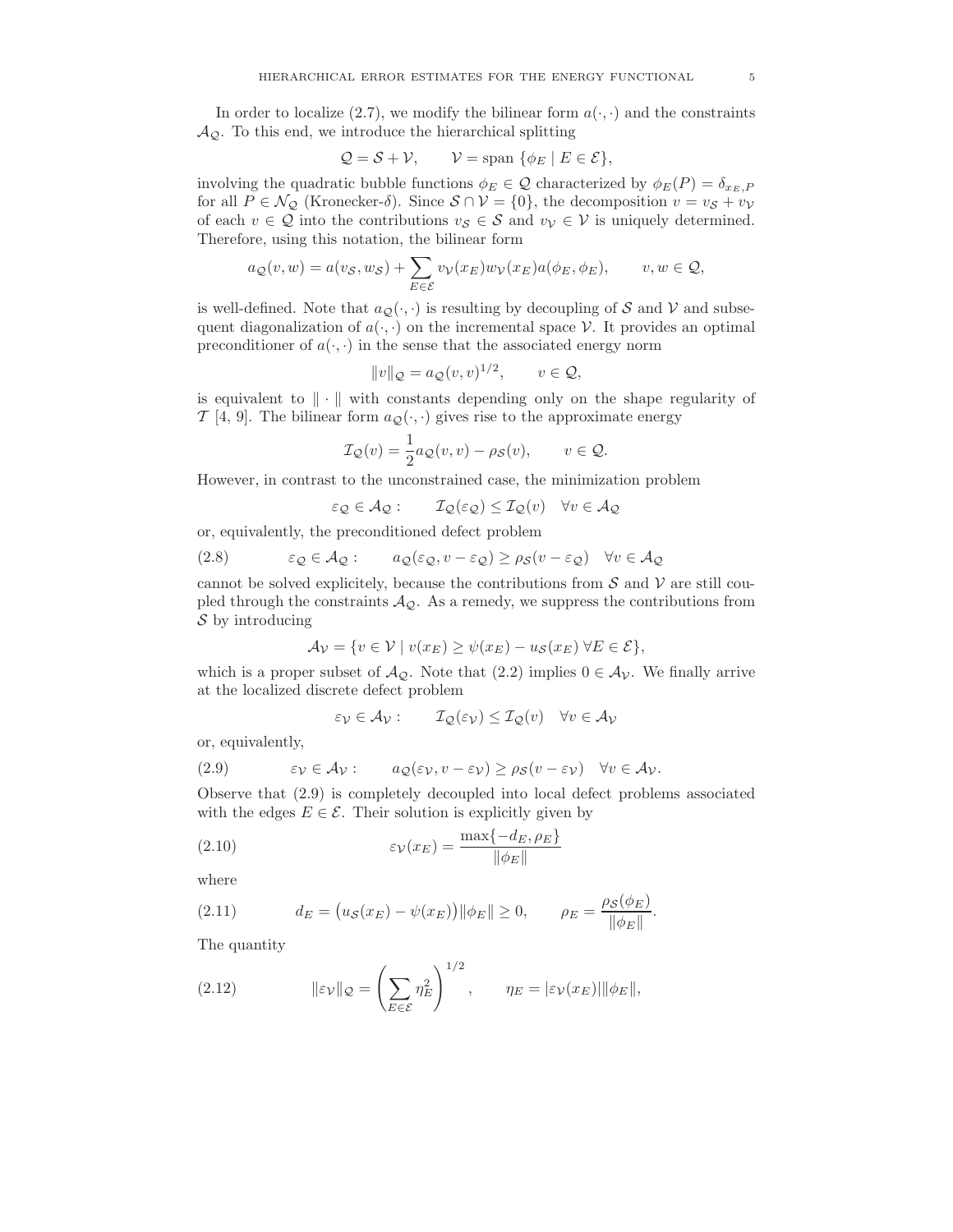has been proposed in [12] as an a posteriori error estimator for  $||u - u_{\mathcal{S}}||$  (see also [13]). Here we propose

(2.13) 
$$
-\mathcal{I}_{\mathcal{Q}}(\varepsilon_{\mathcal{V}}) = -\frac{1}{2}a_{\mathcal{Q}}(\varepsilon_{\mathcal{V}}, \varepsilon_{\mathcal{V}}) + \rho_{\mathcal{S}}(\varepsilon_{\mathcal{V}})
$$

as an a posteriori error estimator for (2.3). Corresponding local indicators will be derived in Section 3.1. We will show in Section 3 that  $-\mathcal{I}_{\mathcal{Q}}(\varepsilon_{\mathcal{V}})$  is equivalent to  $\mathcal{J}(u_{\mathcal{S}}) - \mathcal{J}(u)$  up to oscillation terms that are formally of higher order, in spite of the above discretization and localization.

## 3. A posteriori error analysis

In this section we prove our main result (1.4) stating that  $-\mathcal{I}_{\mathcal{Q}}(\varepsilon_{\mathcal{V}})$  defined in (2.13) is a reliable and efficient a posteriori error estimator for the energy error  $\mathcal{J}(u_{\mathcal{S}}) - \mathcal{J}(u)$ . In particular, we specify and discuss the hidden terms in (1.4). In what follows, we write ' $\lesssim$ ' instead of ' $\leq C$ ' where the constant C depends only on the shape regularity of  $\mathcal{T}$ . The notation ' $A \approx B$ ' stands for  $A \lesssim B$  and  $B \lesssim A$ .

3.1. **Error, residual and local indicators.** As the starting point of our a posteriori error analysis, we collect some basic properties of the error  $e = u - u<sub>S</sub>$  and its various approximations.

**Lemma 3.1.** *The error*  $e = u - u<sub>S</sub>$  *satisfies the inequalities* 

(3.1) 
$$
\frac{1}{2}||e||^2 \le \frac{1}{2}\rho_{\mathcal{S}}(e) \le -\mathcal{I}(e) \le \rho_{\mathcal{S}}(e)
$$

*Proof.* As a consequence of (2.2), the function  $v = 0$  is contained in A. Inserting  $v = 0$  into (2.5), we obtain the first inequality of (3.1). From this inequality, we immediately get

$$
\frac{1}{2}\rho_{\mathcal{S}}(e) \le -\frac{1}{2}||e||^2 + \rho_{\mathcal{S}}(e) \le \rho_{\mathcal{S}}(e).
$$

In view of the definition (2.4) of  $\mathcal I$ , this concludes the proof.  $\Box$ 

As the approximations  $e_{\Omega}$ ,  $\varepsilon_{\Omega}$ , and  $\varepsilon_{\mathcal{V}}$  of e solve the variational inequalities  $(2.7), (2.8),$  and  $(2.9),$  respectively, the arguments in the proof of Lemma 3.1 can be literally repeated to show the related estimates

(3.2) 
$$
\frac{1}{2}||e_{\mathcal{Q}}||^2 \leq \frac{1}{2}\rho_{\mathcal{S}}(e_{\mathcal{Q}}) \leq -\mathcal{I}(e_{\mathcal{Q}}) \leq \rho_{\mathcal{S}}(e_{\mathcal{Q}}),
$$

(3.3) 
$$
\frac{1}{2} \|\varepsilon_{\mathcal{Q}}\|_{\mathcal{Q}}^2 \le \frac{1}{2} \rho_{\mathcal{S}}(\varepsilon_{\mathcal{Q}}) \le -\mathcal{I}_{\mathcal{Q}}(\varepsilon_{\mathcal{Q}}) \le \rho_{\mathcal{S}}(\varepsilon_{\mathcal{Q}}),
$$

(3.4) 
$$
\frac{1}{2} \|\varepsilon_{\mathcal{V}}\|_{\mathcal{Q}}^2 \leq \frac{1}{2} \rho_{\mathcal{S}}(\varepsilon_{\mathcal{V}}) \leq -\mathcal{I}_{\mathcal{Q}}(\varepsilon_{\mathcal{V}}) \leq \rho_{\mathcal{S}}(\varepsilon_{\mathcal{V}}).
$$

As a first application, we derive local indicators for our approximate energy error  $-\mathcal{I}_{\mathcal{Q}}(\varepsilon_{\mathcal{V}})$ . As  $-\mathcal{I}_{\mathcal{Q}}(\varepsilon_{\mathcal{V}})$  and  $\rho_{\mathcal{S}}(\varepsilon_{\mathcal{V}})$  are equivalent up to the constant  $1/2$ , local contributions to  $\rho_{\mathcal{S}}(\varepsilon_{\mathcal{V}})$  can be used as indicators for  $-\mathcal{I}_{\mathcal{Q}}(\varepsilon_{\mathcal{V}})$ . Utilizing the definitions (2.10), (2.11), and (2.12),  $\rho_{\mathcal{S}}(\varepsilon_{\mathcal{V}})$  can be decomposed according to

(3.5) 
$$
\rho_{\mathcal{S}}(\varepsilon_{\mathcal{V}}) = \sum_{E \in \mathcal{E}} \varepsilon_{\mathcal{V}}(x_E) \rho_{\mathcal{S}}(\phi_E) = \sum_{E \in \mathcal{E}} \eta_E |\rho_E|.
$$

This suggests the local indicators  $\eta_E|\rho_E|, E \in \mathcal{E}$ , for  $-\mathcal{I}_{\mathcal{Q}}(\varepsilon_{\mathcal{V}})$ . These indicators have been already used in [18], but they were collected in a different way.

In view of the identity (2.6) and Lemma 3.1, the energy error  $\mathcal{J}(u_{\mathcal{S}}) - \mathcal{J}(u)$  is equivalent to the quantity  $\rho_{\mathcal{S}}(e)$ . Therefore, it is useful to provide some further properties of  $\rho_{\mathcal{S}}$ . As in the unconstrained case,  $\rho_{\mathcal{S}}$  depends only on the load f

$$
\Box
$$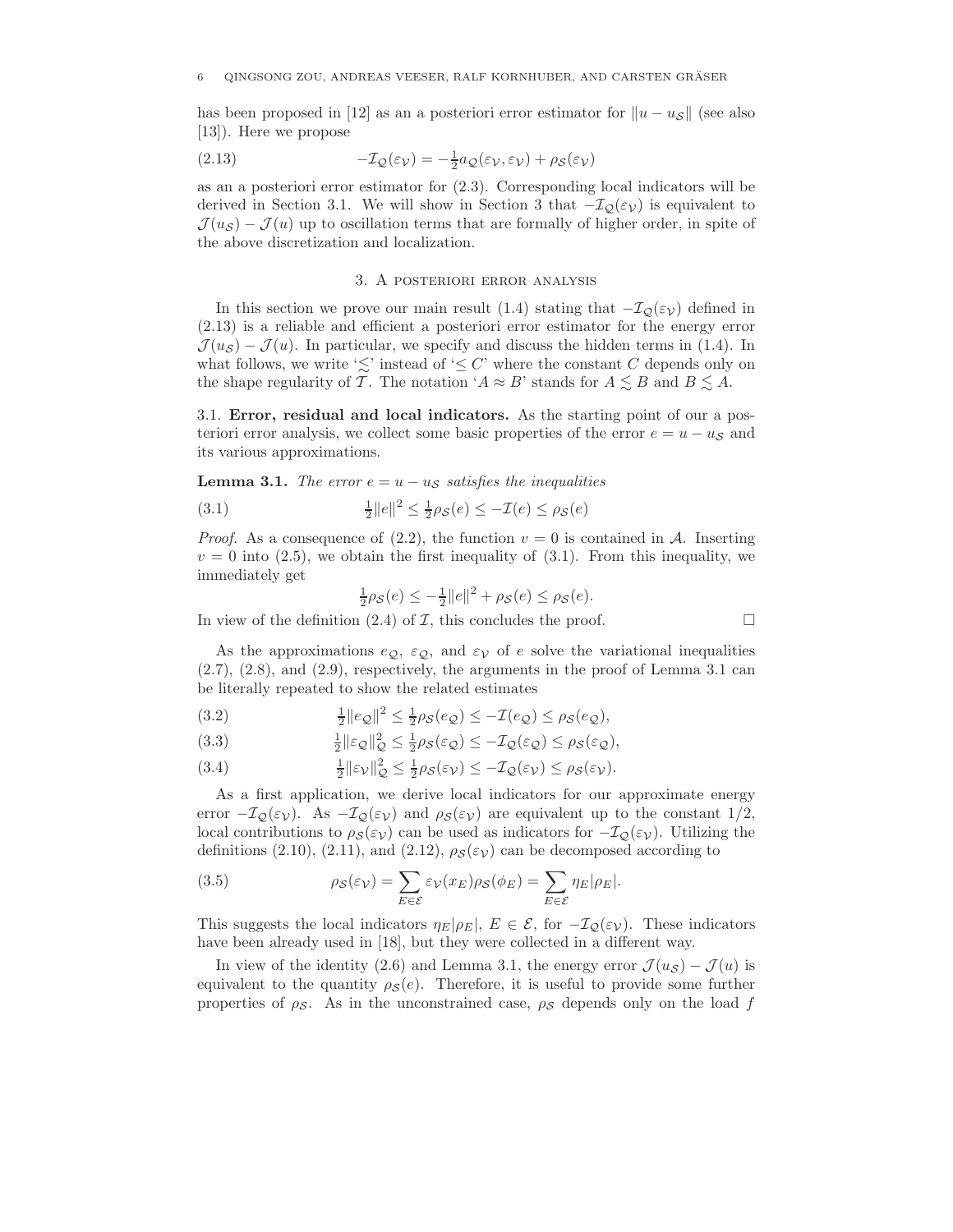and on the discrete solution  $u<sub>S</sub>$ . More precisely, after integration by parts on each  $T \in \mathcal{T}$ , the identity  $\Delta u_{\mathcal{S}} = 0$  on each T yields the representation

$$
\rho_{\mathcal{S}}(v) = \int_{\Omega} fv + \sum_{E \in \mathcal{E}} \int_{E} j_E v, \qquad j_E = \partial_{\mathbf{n}} u_{\mathcal{S}}|_{T_2} - \partial_{\mathbf{n}} u_{\mathcal{S}}|_{T_1}.
$$

Here, **n** denotes the unit normal vector on the common edge  $E = T_1 \cap T_2$  of two triangles  $T_1, T_2 \in \mathcal{T}$  pointing from  $T_1$  to  $T_2$ , and  $j_E \in \mathbb{R}$  represents the jump of the normal flux associated with  $u<sub>S</sub>$  across E.

In contrast to the unconstrained case, the equivalence  $\rho_S = 0 \iff e = 0$  in general does not hold for variational inequalities. However, Lemma 3.1 implies

(3.6) 
$$
(\rho_{\mathcal{S}}(v) \leq 0 \ \forall v \in \mathcal{A}) \implies e = 0
$$

which is an extension of  $\rho_S = 0 \implies e = 0$ . As  $u_S$  solves the discrete problem (2.1), we can insert  $v = u_{\mathcal{S}} + \phi_P \in K_{\mathcal{S}}$  to obtain  $\rho_{\mathcal{S}}(\phi_P) \leq 0$  for all  $P \in \mathcal{N} \cap \Omega$ , which means that the approximation of e in S is just zero. If  $u_{\mathcal{S}}(P) > \psi(P)$ , we can even insert  $v_{\alpha} = u_{\mathcal{S}} - \alpha \phi_P \in K_{\mathcal{S}}$  with sufficiently small  $\alpha > 0$  to obtain  $\rho_{\mathcal{S}}(\phi_P) = 0$ . Combining our observations, we obtain the discrete complementarity properties

(3.7) 
$$
\rho_S(\phi_P) \le 0, \quad \psi(P) - u_S(P) \le 0, \quad \rho_S(\phi_P)(\psi(P) - u_S(P)) = 0
$$

for all  $P \in \mathcal{N} \cap \Omega$ . Note that  $\rho_{\mathcal{S}}(\phi_P) < 0$  might occur for certain P so that, in contrast to the unconstrained case,  $\rho_S$  in general does not vanish on S. The discrete complementarity properties (3.7) are compatible with the following localization of  $\rho_{\mathcal{S}}$ . Invoking the partition of unity

(3.8) 
$$
\sum_{P \in \mathcal{N}} \phi_P = 1 \quad \text{in } \Omega,
$$

we decompose

$$
\rho_S = \sum_{P \in \mathcal{N}} \rho_P
$$

into the local contributions

$$
\rho_P(v) = \rho_S(v\phi_P) = \int_{\omega_P} f v \phi_P + \sum_{E \in \mathcal{E}_P} \int_E j_E v \phi_P, \quad v \in H^1(\Omega),
$$

where

$$
\omega_P = \text{supp }\phi_P, \qquad \mathcal{E}_P = \{ E \in \mathcal{E} \mid E \ni P \},
$$

denote the support of  $\phi_P$  and the internal edges emanating from P, respectively. Then, (3.7) takes the form

$$
\rho_P(1) \le 0,
$$

(3.10b) 
$$
u_{\mathcal{S}}(P) > \psi(P) \implies \rho_P(1) = 0,
$$

for all  $P \in \mathcal{N} \cap \Omega$ . These complementarity properties suggest to introduce the sets

$$
\mathcal{N}^0 = \{ P \in \mathcal{N} \cap \Omega \mid u_{\mathcal{S}}(P) = \psi(P) \}, \quad \mathcal{N}^+ = \{ P \in \mathcal{N} \cap \Omega \mid u_{\mathcal{S}}(P) > \psi(P) \}
$$

of interior contact and non-contact nodes, respectively.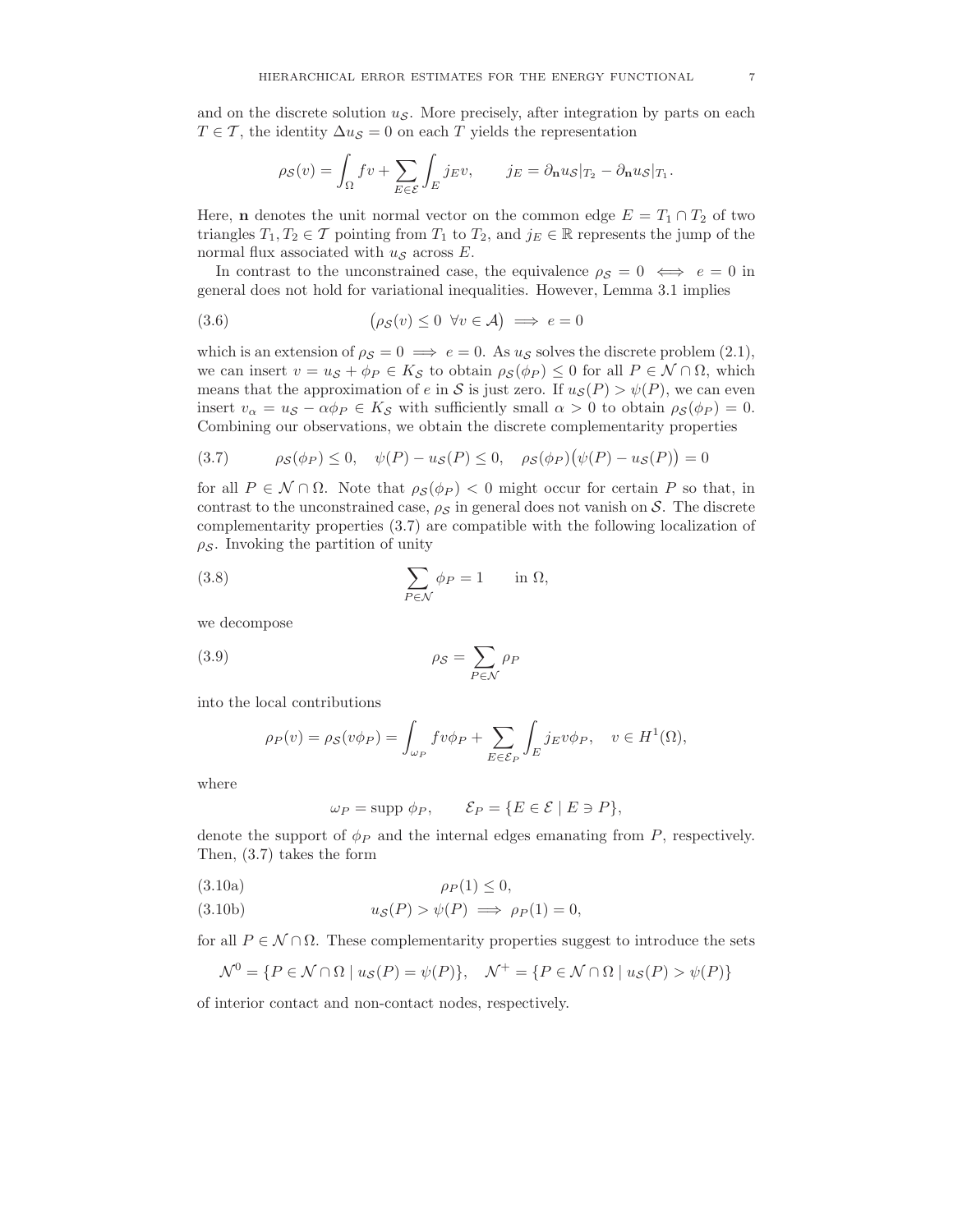3.2. **Oscillation terms.** As the extension  $V$  has finite dimension, the corresponding approximation  $-\mathcal{I}_{\mathcal{Q}}(\varepsilon_{\mathcal{V}})$  can only provide upper bounds of  $-\mathcal{I}(e)$  up to additional terms (see [4, Proposition 2.2]) measuring oscillation beyond  $\mathcal V$ . In this subsection, we introduce the additional terms that appear in the upper bound of  $-\mathcal{I}(e)$  in Section 3.3 below and formally explain their oscillation and higher order character. For the the latter, we consider global refinements of a triangulation with (2.2) and with the expected order h of  $||u - u_{\mathcal{S}}||$  or  $(\mathcal{J}(u_{\mathcal{S}}) - \mathcal{J}(u))^{\frac{1}{2}}$ . Rigorous proofs would go beyond the scope of this article. Our heuristic reasoning is supported by the numerical example in Section 5.

Oscillation  $\csc(u_s, \psi, f)$  consists of two different terms

(3.11) 
$$
\qquad \qquad \text{osc}(u_{\mathcal{S}}, \psi, f) = \text{osc}_1(u_{\mathcal{S}}, \psi) + \text{osc}_2(u_{\mathcal{S}}, \psi, f),
$$

depending on the data of the given problem (1.3) and its discretization (2.1). Note the dependence on the discrete solution  $u<sub>S</sub>$ , which is a novelty with respect to the unconstrained case and the reason why we use only the term 'oscillation' instead of 'data oscillation'.

The first term  $\csc_1(u_s, \psi)$  measures a kind of obstacle oscillation. It is given by

(3.12) 
$$
\qquad \qquad \text{osc}_1(u_{\mathcal{S}}, \psi) = \left( \sum_{P \in \mathcal{N}^{0+}} \|\nabla(\psi - u_{\mathcal{S}})\|_{0, \omega_P}^2 \right)^{1/2},
$$

where

$$
\mathcal{N}^{0+} = \left\{ P \in \mathcal{N}^0 \mid u_{\mathcal{S}} > \psi \text{ in } \omega_P \setminus \{P\} \right\}
$$

denotes the set of isolated contact nodes and  $\|\cdot\|_{0,\omega_P}$  stands for the norm of  $L^2(\omega_P)$ . Isolated contact nodes are discrete counterparts of isolated contact points, which are strict minima  $x \in \Omega$  of  $u - \psi$  with  $u(x) = \psi(x)$ . If isolated contact nodes persist under refinement, then, under certain regularity conditions, the exact solution  $u$ should have corresponding isolated contact points. In this case, the set  $\bigcup_{P \in \Lambda^{0+}} \omega_P$ shrinks towards these isolated contact points of u. This entails that  $\csc_1(u_\mathcal{S}, \psi)$ has at least the order of the error. Higher order should arise if  $\psi$  is smooth in the isolated contact points. In fact, assuming also that  $u$  is also smooth enough, we get  $(\nabla u - \nabla \psi)(x) = 0$  for all isolated contact points x. One thus expects that  $\csc_1(u_\mathcal{S}, \psi)$  is vanishing with higher order. A similar argument applies if  $\psi$  is the nodal interpolation of some smooth obstacle  $\psi_0$  to S, which however is outside the conforming framework considered here. It is worth mentioning that the set  $\mathcal{N}^{0+}$  can be made smaller, at the expense of a slightly more complicated notion of isolated contact nodes [18].

To define  $\csc_2(u_\mathcal{S}, \psi, f)$ , we introduce the set

(3.13) 
$$
\mathcal{N}^{++} = \{ P \in \mathcal{N}^+ \mid \rho_E \ge -d_E \ \forall E \in \mathcal{E}_P \}
$$

of non-contact nodes where the approximate error  $\varepsilon_{\mathcal{V}}$  solving (2.9) is not in contact and the set

$$
\mathcal{N}^{0-} = \{ P \in \mathcal{N}^0 \mid u_{\mathcal{S}} = \psi, f \le 0 \text{ in } \omega_P \text{ and } j_E \le 0 \ \forall E \in \mathcal{E}_P \}
$$

of full-contact nodes with certain monotonicity properties. The latter are equivalent to  $f + \Delta \psi \leq 0$  in the interior of  $\omega_P$  (in distributional sense), which in turn is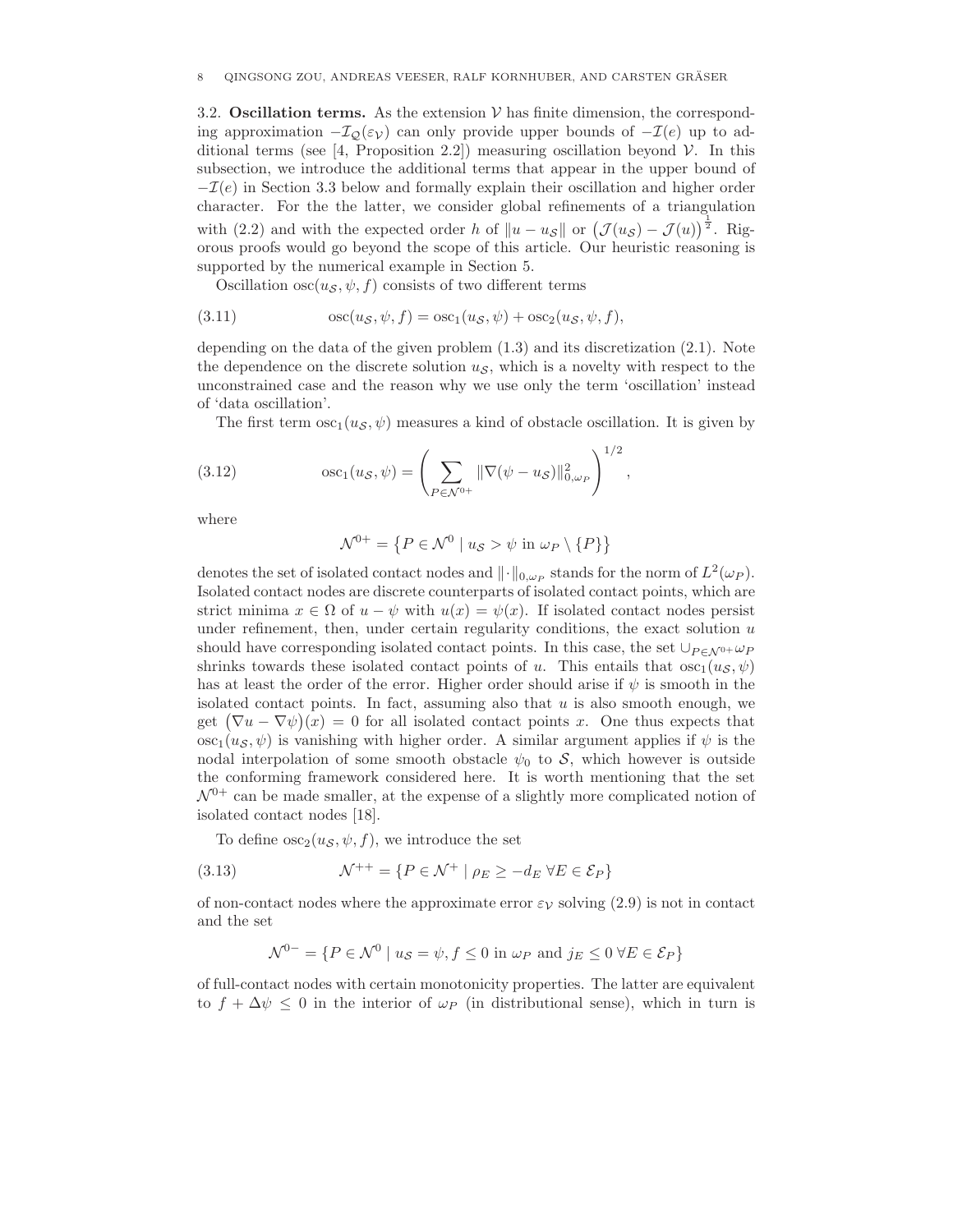necessary for  $u = \psi$  in  $\omega_P$ . Then, we define (3.14)

$$
\mathrm{osc}_{2}(u_{\mathcal{S}}, \psi, f) = \left(\sum_{P \in \mathcal{N}^{++}} h_{P}^{2} \|f - \bar{f}_{P}\|_{0, \omega_{P}}^{2} + \sum_{P \in \mathcal{N} \setminus (\mathcal{N}^{0}-\cup \mathcal{N}^{++})} h_{P}^{2} \|f\|_{0, \omega_{P}}^{2}\right)^{1/2},
$$

where, for any  $P \in \mathcal{N}$ ,  $h_P = \max_{E \in \mathcal{E}_P} |E|$  is a measure for the diameter of  $\omega_P$ , and

$$
\bar{f}_P = \frac{1}{|\omega_p|} \int_{\omega_p} f
$$

is the mean value of f on  $\omega_P$ . The term  $\csc_2(u_\mathcal{S}, \psi, f)$  is a generalization of wellknown data oscillation from the unconstrained case [1, 22] to obstacle problems. In fact, if no obstacle is present, then the definition (3.14) reduces to

(3.15) 
$$
\text{osc}_{2}(u_{\mathcal{S}}, \psi, f) = \left( \sum_{P \in \mathcal{N} \cap \Omega} h_{P}^{2} \| f - \bar{f}_{P} \|_{0, \omega_{P}}^{2} + \sum_{P \in \mathcal{N} \cap \partial \Omega} h_{P}^{2} \| f \|_{0, \omega_{P}}^{2} \right)^{1/2}.
$$

Observe that unconstrained data oscillation (3.15) has two types of indicators: the indicators associated with non-Dirichlet nodes involve local means, while the indicators associated with Dirichlet nodes do not (because the corresponding hat functions are not in  $\mathcal{S}$ ). In view of the approximation properties of local means and since  $\cup_{P \in \mathcal{N} \cap \partial \Omega} \omega_P$  shrinks to the Dirichlet boundary under refinement, data oscillation  $(3.15)$  is of higher order for sufficiently smooth loads f.

The oscillation term  $\cos_2(u_s, \psi, f)$  has only contributions from outside of the fullcontact region. These contributions have a similar structure as data oscillation for unconstrained problems: indicators that are sufficiently far away from the discrete free boundary involve local means, while indicators in the vincinity of the discrete free boundary do not. If the discrete free boundary converges under refinement (see, e.g., [7]), then the set  $\bigcup_{P \in \mathcal{N} \setminus (\mathcal{N}^0- \bigcup \mathcal{N}^+)} \varphi_P$  shrinks towards the exact free boundary, in addition to  $\partial\Omega$ . Hence,  $\cos\omega(u_s, \psi, f)$  is expected to be of higher order. The analogy between generalized oscillation  $\cos( u_s, \psi, f)$  defined in (3.14) and its unconstrained counterpart (3.15) reflects that the obstacle problem (1.3) reduces to an unconstrained Dirichlet problem on a reduced computational domain, once the exact free boundary is known.

3.3. **Reliability.** In this subsection, we derive an upper bound for the energy error  $\mathcal{J}(u_{\mathcal{S}}) - \mathcal{J}(u) = -\mathcal{I}(e)$  consisting of the hierarchical estimate  $-\mathcal{I}_{\mathcal{Q}}(\varepsilon_{\mathcal{V}})$ , introduced in (2.13), and an additional oscillation term  $osc(u<sub>S</sub>, \psi, f)$ , defined in (3.11).

The reduction of the continuous error  $e = u - u_{\mathcal{S}} \in H_0^1(\Omega)$ , solving the infinitedimensional defect problem (2.5), to its approximation  $\varepsilon_{\mathcal{V}} \in \mathcal{V}$ , obtained from the localized discrete defect problem (2.9), will be performed by local projections

$$
\Pi_P: H^1(\Omega) \to \mathcal{Q}_P = \text{span}\{\phi_P\} \cup \mathcal{V}_P, \quad \mathcal{V}_P = \text{span}\{\phi_E \mid E \in \mathcal{E}_P\}, \quad P \in \mathcal{N}.
$$

For given  $v \in H^1(\Omega)$ , the value  $\Pi_P v \in \mathcal{Q}_P$  is uniquely defined by the conditions

(3.16) 
$$
\int_{E} \Pi_{P} v = \int_{E} v \quad \forall E \in \mathcal{E}_{P} \quad \text{and} \quad \begin{cases} \int_{\omega_{P}} \Pi_{P} v = \int_{\omega_{P}} v & \text{if } P \in \mathcal{N}^{++}, \\ \Pi_{P} v \in \mathcal{V}_{P} & \text{otherwise.} \end{cases}
$$

In contrast to similar projections [18],  $\Pi_P$  also preserves the mean value in  $\omega_P$ for all  $P \in \mathcal{N}^{++}$ . This property prepares the ground for an upper bound with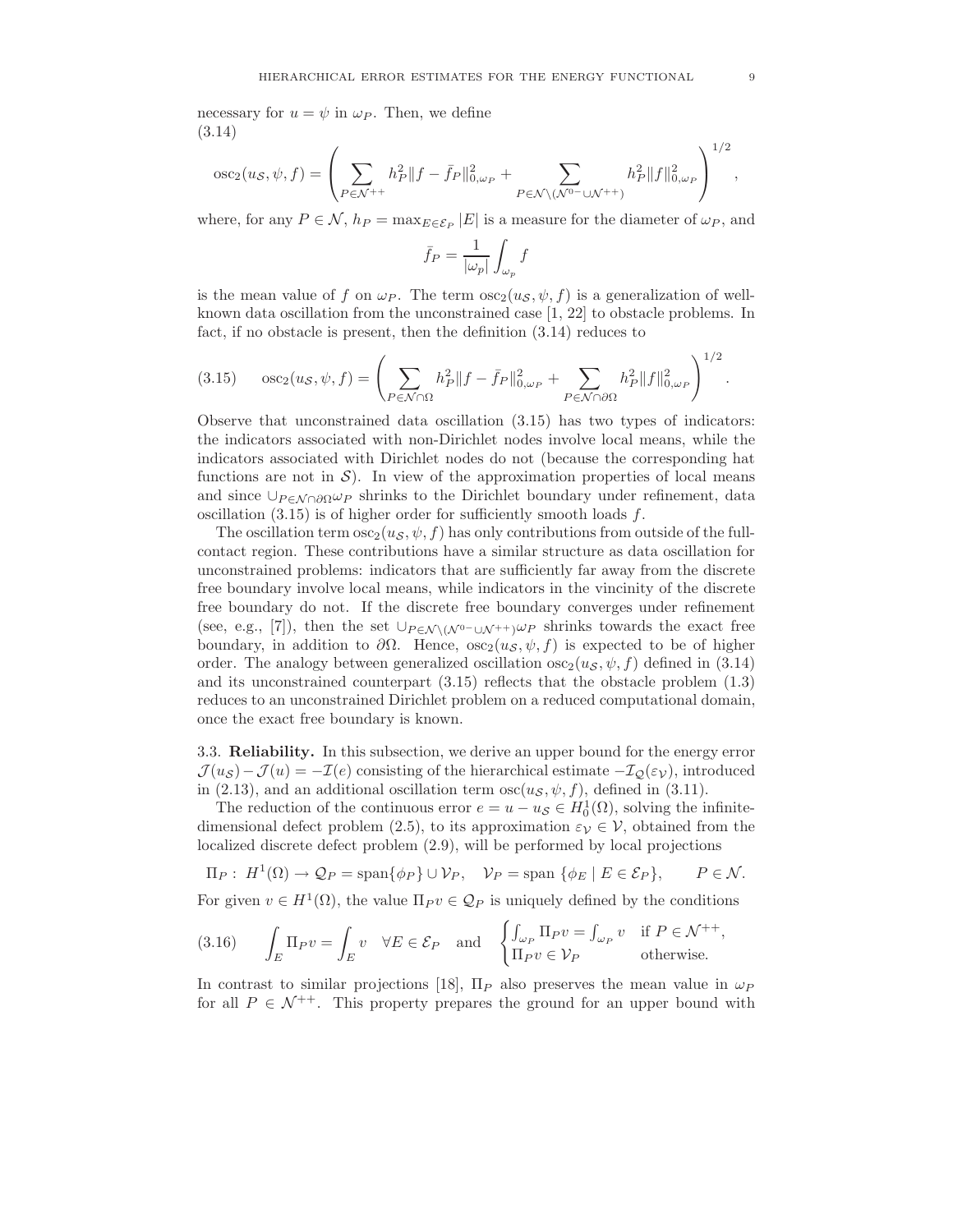### 10 QINGSONG ZOU, ANDREAS VEESER, RALF KORNHUBER, AND CARSTEN GRASER ¨

oscillation term  $\csc(u_s, \psi, f)$  defined in (3.11). It can be verified by straightforward calculations that the coefficients in the hierarchical basis representation

(3.17) 
$$
\Pi_P v = \alpha_P(v)\phi_P + \sum_{E \in \mathcal{E}_P} \alpha_E(v)\phi_E
$$

are given by

(3.18) 
$$
\alpha_P(v) = \begin{cases} \frac{c_P(v)}{c_P(\phi_P)} & \text{if } P \in \mathcal{N}^{++}, \\ 0 & \text{otherwise}, \end{cases} \qquad \alpha_E(v) = \frac{\int_E v - \alpha_P(v) \int_E \phi_P}{\int_E \phi_E},
$$

where

$$
c_P(v) = \int_{\omega_P} v - \sum_{E \in \mathcal{E}_P} \left( \int_E v \right) \left( \int_{\omega_P} \phi_E \right) \left( \int_E \phi_E \right)^{-1}.
$$

In particular,  $c_P(\phi_P) = -\frac{1}{6} |\omega_P|$ . The following lemma collects some essential properties of the projections  $\Pi_P$ .

**Lemma 3.2.** *The coefficients in* (3.17) *satisfy*

(3.19) 
$$
\max_{Q \in \{P\} \cup \mathcal{E}_P} |\alpha_Q(v)| \lesssim h_P^{-1} (||v||_{0,\omega_P} + h_P ||\nabla v||_{0,\omega_P})
$$

 $and \Pi_P$  *is stable in the sense that* 

(3.20) 
$$
\|\Pi_P v\|_{0,\omega_P} \lesssim \|v\|_{0,\omega_P} + h_P \|\nabla v\|_{0,\omega_P}.
$$

*Moreover, if*  $P \notin \mathcal{N}^{++}$ *, then the coefficients*  $\alpha_E(v) = (\int_E v)(\int_E \phi_E)^{-1}$  *have the property*

(3.21) 
$$
\int_E v \ge \int_E (\psi - u_{\mathcal{S}}) \implies \alpha_E(v) \gtrsim \psi(x_E) - u_{\mathcal{S}}(x_E) \qquad \forall E \in \mathcal{E}_P.
$$

*Proof.* In order to show (3.19) and (3.20), we start with

$$
\left| \int_{\omega_P} v \right| \lesssim h_P \|v\|_{0,\omega_P}, \qquad \left| \int_E v \right| \leq h_E^{\frac{1}{2}} \|v\|_{0,E} \lesssim h_P(h_P^{-1} \|v\|_{0,\omega_P} + \|\nabla v\|_{0,\omega_P}),
$$

where we have used the Cauchy-Schwarz inequality, the 'scaled' trace theorem, and  $h_E = |E| \leq h_P$  for  $E \in \mathcal{E}_P$ . Inserting these estimates and straightforward bounds of the integrals of  $\phi_E$  and  $\phi_P$  in terms of  $h_P$  into (3.18), we obtain (3.19). Then (3.20) follows from the triangle inequality,  $\|\phi_P\|_{0,\omega_P} \approx h_P$ , and  $\|\phi_E\|_{0,\omega_P} \approx h_P$ .

If  $P \notin \mathcal{N}^{++}$ , then  $\alpha_P(v) = 0$  so that (3.18) provides the coefficients  $\alpha_E(v) =$  $(\int_E v)(\int_E \phi_E)^{-1}$ . Moreover, we have  $\int_E (\psi - u_S) = |E| (\psi(x_E) - u_S(x_E))$  by condition (2.2) and the midpoint rule. Thus (3.21) follows from the identity  $\int_E \phi_E = \frac{1}{6}$  $\frac{1}{6}|E|$ .

Utilizing the projections  $\Pi_P$ , we derive an upper bound for  $\rho_{\mathcal{S}}(e)$ . In light of Lemma 3.1, this is the crucial step towards an upper bound for the energy error  $\mathcal{J}(u_{\mathcal{S}}) - \mathcal{J}(u) = -\mathcal{I}(e).$ 

**Proposition 3.3.** *Assume that* (2.2) *holds. Then*

(3.22) 
$$
\rho_{\mathcal{S}}(e) \lesssim \sum_{E \in \mathcal{E}} |\rho_E| \eta_E + \csc(u_{\mathcal{S}}, \psi, f)^2
$$

*with*  $\rho_E$  *defined in* (2.11)*,*  $\eta_E$  *defined in* (2.12)*, and*  $\operatorname{osc}(u_S, \psi, f)$  *defined in* (3.11)*.*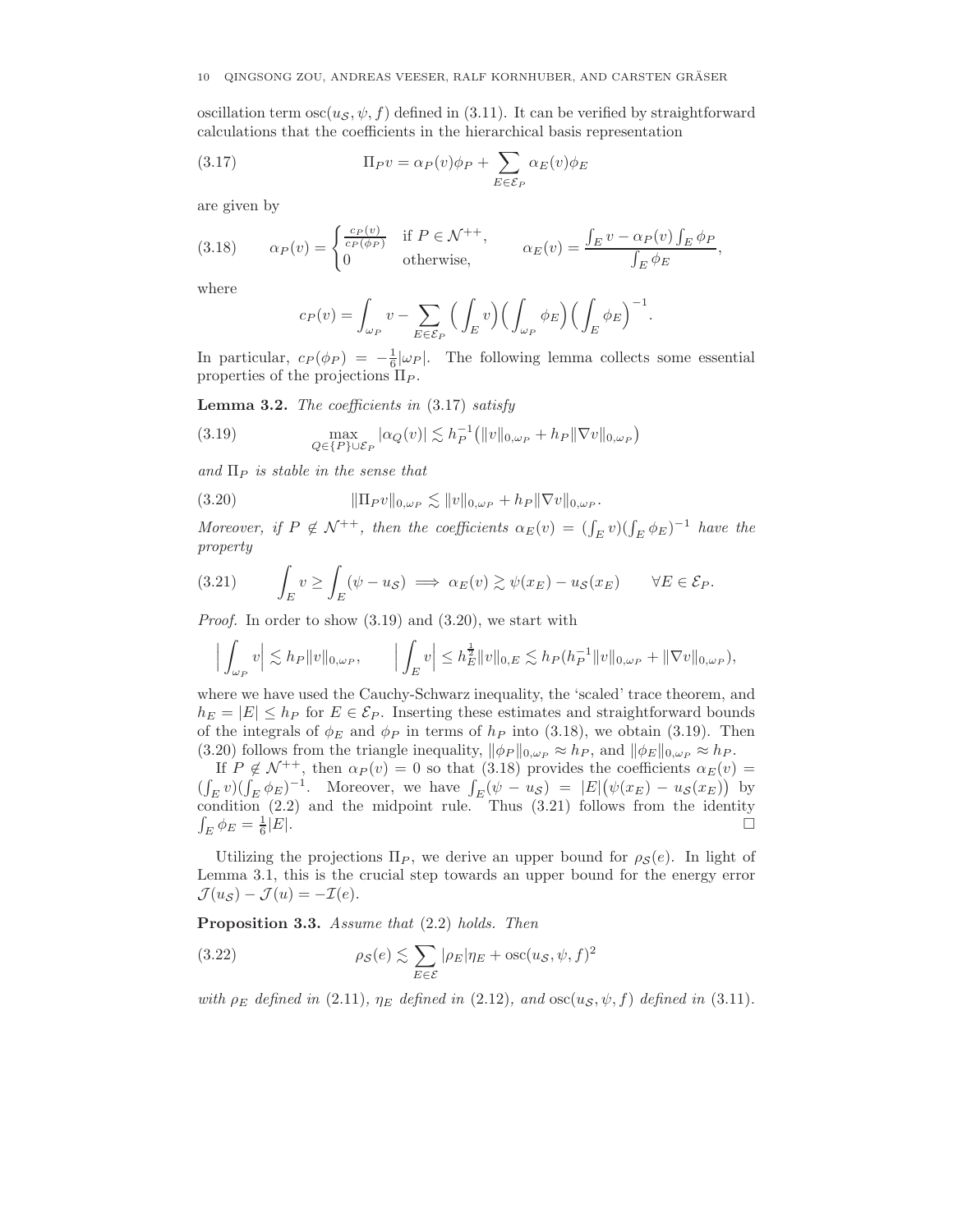*Proof.* Using the decomposition (3.9) we write  $\rho_{\mathcal{S}}(e) = \sum_{P \in \mathcal{N}} \rho_P(e)$ . To derive upper bounds for the local contributions  $\rho_P(e)$ , we distinguish six cases corresponding to the splitting

$$
\mathcal{N}=\mathcal{N}^{++}\cup\left(\mathcal{N}^+\setminus\mathcal{N}^{++}\right)\cup\left(\mathcal{N}\cap\partial\Omega\right)\cup\left(\mathcal{N}^0\setminus\left(\mathcal{N}^{0+}\cup\mathcal{N}^{0-}\right)\cup\mathcal{N}^{0+}\cup\mathcal{N}^{0-}\right),
$$

which will be addressed in the given order.

*Case 1:*  $P \in \mathcal{N}^{++}$ . We claim that

(3.23) 
$$
\rho_P(e) \lesssim \Big( \sum_{E \in \mathcal{E}_P^+} |\rho_E| + h_P \|f - \bar{f}_P\|_{0,\omega_P} \Big) \|\nabla e\|_{0,\omega_P}
$$

with  $\mathcal{E}_P^+ = \{ E \in \mathcal{E}_P \mid \rho_E \geq -d_E \}.$  Note that  $\mathcal{E}_P^+ = \mathcal{E}_P$ , because  $P \in \mathcal{N}^{++}$ . In order to prove (3.23), we set

$$
w = (e - c)\phi_P, \qquad c = \frac{1}{|\omega_P|} \int_{\omega_P} e.
$$

Then, we derive

$$
\rho_P(e) = \rho_P(e - c) = \int_{\omega_P} f w + \sum_{E \in \mathcal{E}_P} \int_E j_E w
$$
  
= 
$$
\int_{\omega_P} f \Pi_P w + \sum_{E \in \mathcal{E}_P} \int_E j_E \Pi_P w + \int_{\omega_P} f(w - \Pi_P w)
$$
  
= 
$$
\rho_S(\Pi_P w) + \int_{\omega_P} (f - \bar{f}_P)(w - \Pi_P w)
$$
  

$$
\leq \sum_{E \in \mathcal{E}_P} \alpha_E(w) \rho_E ||\phi_E|| + ||f - \bar{f}_P||_{0, \omega_P} ||w - \Pi_P w||_{0, \omega_P}
$$

from  $\mathcal{N}^+$   $\subset \mathcal{N}^+ \cap \Omega$ , (3.10b) and thus  $\rho_P(1) = \rho_S(\phi_P) = 0$ , the definition (3.16) of  $\Pi_P$ , the fact that  $j_E \in \mathbb{R}$  is constant, the definition (2.11) of  $\rho_E$ , and the Cauchy-Schwarz inequality. Notice that, thanks to the choice of  $c$  in the definition of  $w$  and  $P \in \Omega$ , we have

(3.25) 
$$
||w||_{0,\omega_P} \le ||e - c||_{0,\omega_P} \lesssim h_P ||\nabla e||_{0,\omega_P}
$$

by a Poincaré inequality, cf., e.g., [21]. Utilizing  $(3.19)$ ,  $\|\phi_P\|_{\infty,\omega_P} \leq 1$ ,  $\|\nabla \phi_P\|_{\infty,\omega_P} \leq$  $h_P^{-1}$ , and (3.25), we obtain

$$
|\alpha_E(w)| \lesssim h_P^{-1} \{ ||w||_{0,\omega_P} + h_P ||\nabla w||_{0,\omega_P} \}
$$
  
(3.26)  

$$
\lesssim h_P^{-1} \{ ||(e-c)\phi_P||_{0,\omega_P} + h_P ||\nabla ((e-c)\phi_P)||_{0,\omega_P} \}
$$
  

$$
\lesssim ||\nabla e||_{0,\omega_P} \approx ||\phi_E||^{-1} ||\nabla e||_{0,\omega_P}
$$

for all  $E \in \mathcal{E}_P$ . In a similar way, we get

$$
(3.27) \t\t ||w - \Pi_P w||_{0,\omega_P} \lesssim ||w||_{0,\omega_P} + h_P ||\nabla w||_{0,\omega_P} \lesssim h_P ||\nabla e||_{0,\omega_P}
$$

using (3.20). The desired estimate (3.23) follows by inserting these two inequalities and  $\mathcal{E}_P = \mathcal{E}_P^+$  into (3.24).

*Case 2:*  $P \in \mathcal{N}^+ \setminus \mathcal{N}^{++}$ . We claim

(3.28) 
$$
\rho_P(e) \lesssim \Big( \sum_{E \in \mathcal{E}_P^+} |\rho_E| + h_P \|f\|_{0,\omega_P} \Big) \|\nabla e\|_{0,\omega_P}.
$$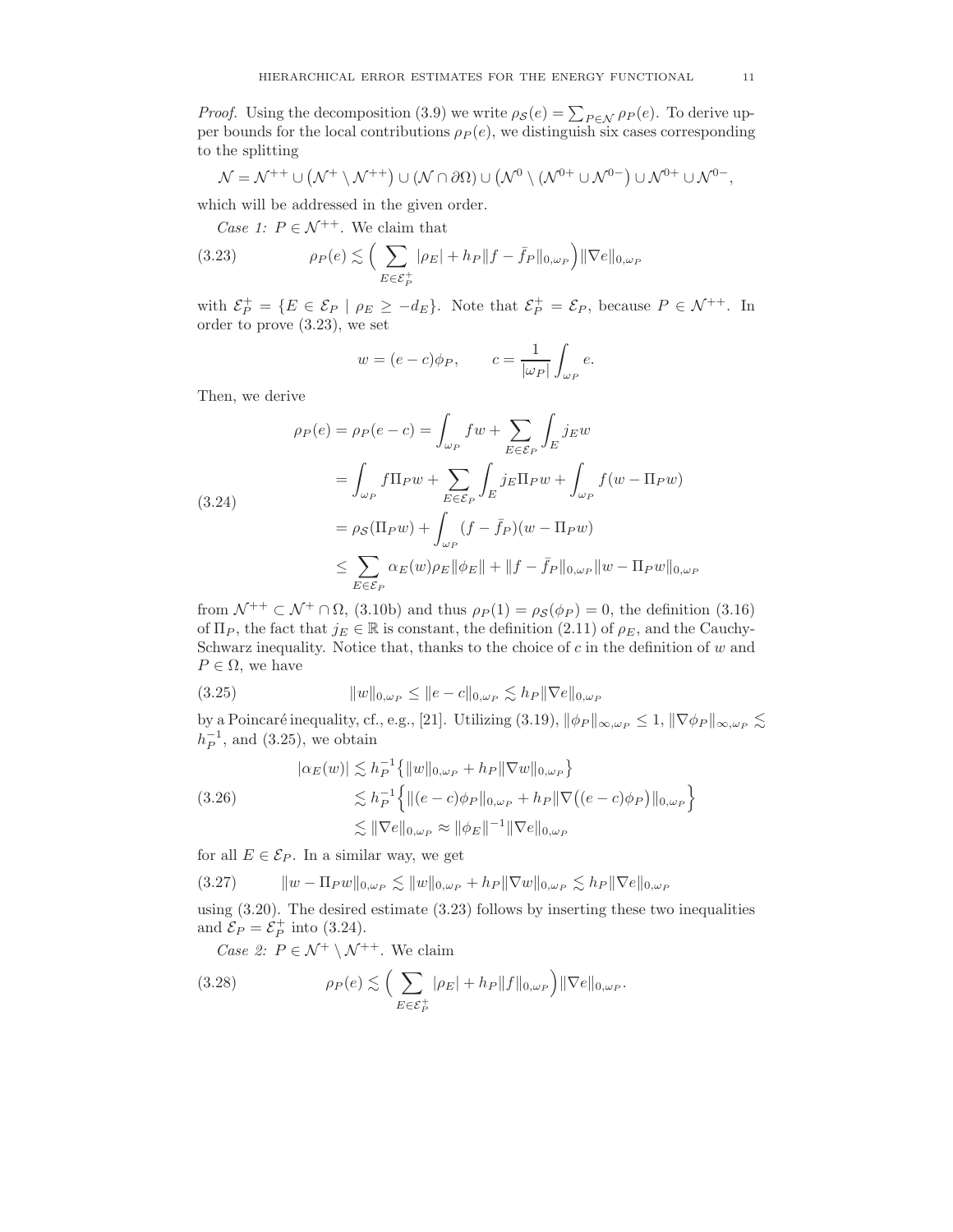To show  $(3.28)$ , we first proceed as in the proof of  $(3.24)$ , to derive the inequality

(3.29) 
$$
\rho_P(e) \leq \sum_{E \in \mathcal{E}_P} \alpha_E(w) \rho_E ||\phi_E|| + ||f||_{0,\omega_P} ||w - \Pi_P w||_{0,\omega_P},
$$

where

$$
w = (e - c)\phi_P
$$
,  $c = \min\left\{ \left( \int_E e \phi_P \right) \left( \int_E \phi_P \right)^{-1} | E \in \mathcal{E}_P \right\}.$ 

This particular choice of c implies that we have  $\alpha_E(w) = (\int_E w)(\int_E \phi_E)^{-1} \ge 0$  for all  $E \in \mathcal{E}_P$  and that the inequalities (3.26) and (3.27) follow from the generalized Poincaré-Friedrichs inequality in [18, Lemma 3.4]. Hence, inserting (3.26) and (3.27) into (3.29), we can exploit  $\alpha_E(w)\rho_E \leq 0$  whenever  $\rho_E < -d_E \leq 0$ , to obtain the desired inequality (3.28).

*Case 3:*  $P \in \mathcal{N} \cap \partial \Omega$ . We claim

$$
(3.30) \qquad \rho_P(e) \lesssim \sum_{E \in \mathcal{E}_P^0} |\rho_E| d_E + \Big( \sum_{E \in \mathcal{E}_P^+} |\rho_E| + h_P \|f\|_{0,\omega_P} \Big) \|\nabla e\|_{0,\omega_P}
$$

with  $\mathcal{E}_P^0 = \mathcal{E}_P \setminus \mathcal{E}_P^+ = \{ E \in \mathcal{E}_P \mid \rho_E < -d_E \}.$  To prove (3.30), we again start from the inequality

(3.31) 
$$
\rho_P(e) \leq \sum_{E \in \mathcal{E}_P} \alpha_E(w) \rho_E ||\phi_E|| + ||f||_{0,\omega_P} ||w - \Pi_P w||_{0,\omega_P},
$$

where this time we set

 $w = (e - c)\phi_P, \qquad c = 0.$ 

There is no freedom in the choice of c, since  $P \notin \Omega$  so that we cannot invoke (3.10). However, e vanishes at least on one edge of  $\partial \omega_P$ , because  $P \in \partial \Omega$ . Hence, the generalized Poincar´e-Friedrichs inequality [18, Lemma 3.4] can be applied again to obtain  $(3.26)$  and  $(3.27)$ . Inserting these inequalities into  $(3.31)$ , we get the desired bound for the contributions from  $E \in \mathcal{E}_P^+$ . In view of  $u_{\mathcal{S}}+w = (1-\phi_P)u_{\mathcal{S}}+\phi_P u \geq \psi$ , (3.21) implies  $\alpha_E(w) \gtrsim \psi(x_E) - u_{\mathcal{S}}(x_E) = -d_E ||\phi_E||^{-1}$ . Using this inequality, we get the desired bound for the remaining contributions from  $E \in \mathcal{E}_P^0$ .

*Case 4:*  $P \in \mathcal{N}^0 \setminus (\mathcal{N}^{0-} \cup \mathcal{N}^{0+})$ . We claim

(3.32) 
$$
\rho_P(e) \lesssim \sum_{E \in \mathcal{E}_P^0} |\rho_E| d_E + \Big( \sum_{E \in \mathcal{E}_P^+} |\rho_E| + h_P \|f\|_{0,\omega_P} \Big) \|\nabla e\|_{0,\omega_P}.
$$

In order to show (3.32), we write  $\rho_P(e) = \rho_P(e^+) + \rho_P(e^-)$  with  $e^+ = \max(e, 0)$ ,  $e^- = \min(e, 0)$  and prove the desired bound seperately for  $\rho_P(e^+)$  and  $\rho_P(e^-)$ .

Let us start with  $\rho_P (e^+)$ . Utilizing (3.10a), we proceed as in the Case 2, to derive the usual upper bound

$$
\rho_P(e^+) \leq \rho_P(e^+ - c) \leq \sum_{E \in \mathcal{E}_P} \alpha_E(w) \rho_E ||\phi_E|| + ||f||_{0,\omega_P} ||w - \Pi_P w||_{0,\omega_P},
$$

where

$$
w = (e^+ - c)\phi_P
$$
,  $c = \min\left\{ \left( \int_E e^+ \phi_P \right) \left( \int_E \phi_P \right)^{-1} \mid E \in \mathcal{E}_P \right\} \ge 0.$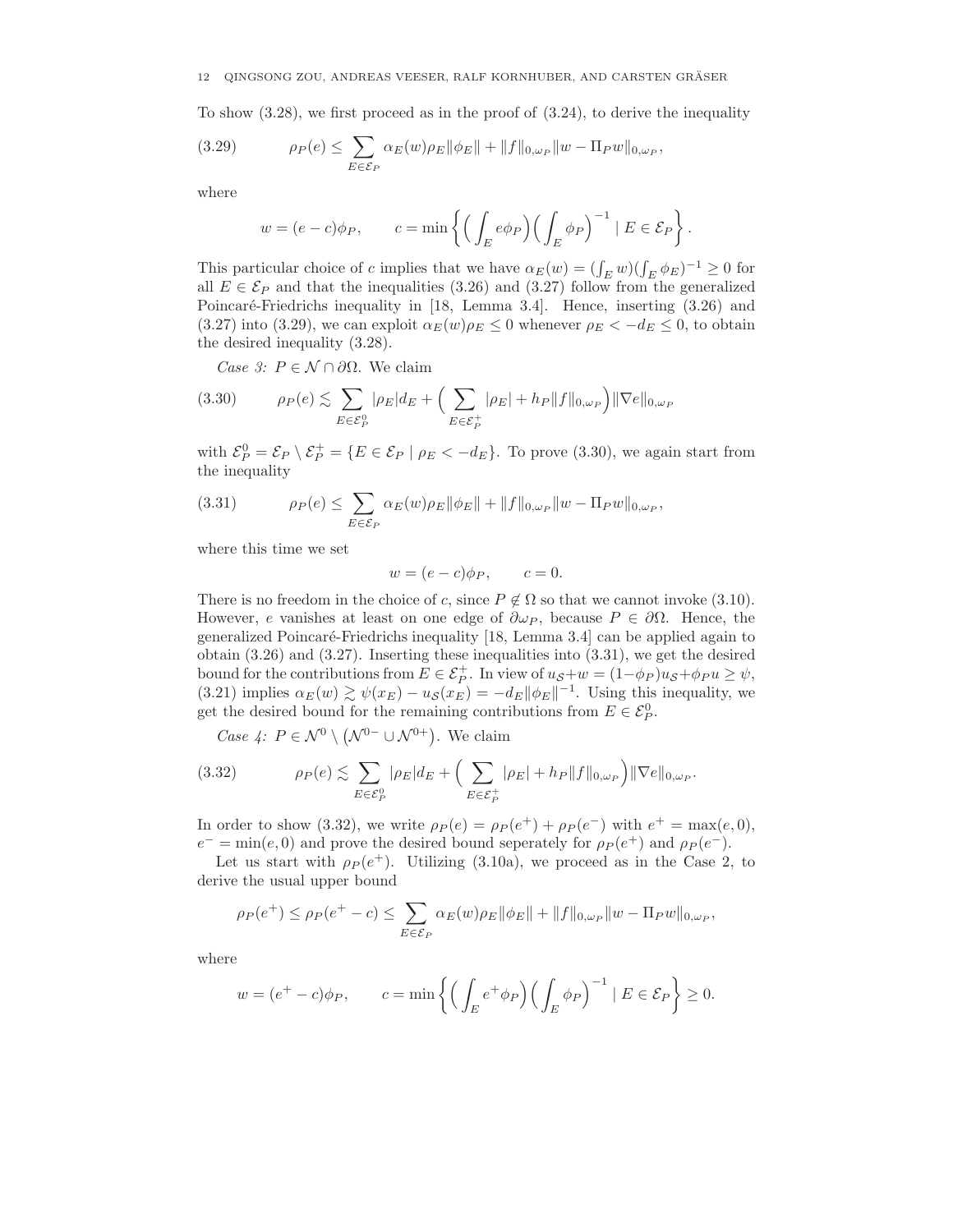Then, we continue literally as in the Case 2 and use  $|\nabla e^+| \leq |\nabla e|$ , to obtain the desired bound

(3.33) 
$$
\rho_P(e^+) \lesssim \Big(\sum_{E \in \mathcal{E}_P^+} |\rho_E| + h_P \|f\|_{0,\omega_P}\Big) \|\nabla e\|_{0,\omega_P}.
$$

Next we consider  $\rho_P (e^-)$ . As in the Case 3 we get the upper bound

(3.34) 
$$
\rho_P(e^-) \leq \sum_{E \in \mathcal{E}_P} \alpha_E(w) \rho_E ||\phi_E|| + ||f||_{0,\omega_P} ||w - \Pi_P w||_{0,\omega_P}
$$

where

$$
w = (e^- - c)\phi_P, \qquad c = 0.
$$

Since  $w = e^- \phi_P \ge e^- \ge \psi - u_{\mathcal{S}}$ , (3.21) provides for all  $E \in \mathcal{E}_P$ ,

(3.35) 
$$
0 \ge \alpha_E(w) \gtrsim \psi(x_E) - u_{\mathcal{S}}(x_E) = -d_E ||\phi_E||^{-1}
$$

and therefore

(3.36) 
$$
\alpha_E(w)\rho_E \|\phi_E\| \lesssim |\rho_E| d_E \quad \forall E \in \mathcal{E}_P^0.
$$

It remains to bound  $|\alpha_E(w)|$  for  $E \in \mathcal{E}_P^+$  and  $||w - \Pi_P w||_{0,\omega_P}$  appropriately. To this end, we exploit that  $P \notin \mathcal{N}^{0+}$  providing that there is at least one edge  $E \in \mathcal{E}_P$ such that  $e^- = 0$  on E. As in Case 3, we can therefore apply the generalized Poincaré-Friedrichs inequality [18, Lemma 3.4] and  $|\nabla e^-| \leq |\nabla e|$  to show (3.26) and (3.27). In combination with (3.36), this leads to

(3.37) 
$$
\rho_P(e^-) \lesssim \sum_{E \in \mathcal{E}_P^0} |\rho_E| d_E + \Big( \sum_{E \in \mathcal{E}_P^+} |\rho_E| + h_P \|f\|_{0,\omega_P} \Big) \|\nabla e\|_{\omega_P}.
$$

We sum the two estimates (3.33) and (3.37), to obtain the desired bound (3.32). *Case 5:*  $P \in \mathcal{N}^{0+}$ . We claim

$$
(3.38) \quad \rho_P(e) \lesssim \sum_{E \in \mathcal{E}_P^0} |\rho_E| d_E
$$
  
+ 
$$
\Big( \sum_{E \in \mathcal{E}_P^+} |\rho_E| + h_P ||f||_{0,\omega_P} \Big) \Big( ||\nabla e||_{0,\omega_P} + ||\nabla(\psi - u_S)||_{0,\omega_P} \Big).
$$

As in Case 4, we use the splitting  $\rho_P(e) = \rho_P(e^+) + \rho_P(e^-)$  and proceed literally as above, to show that  $\rho_P(e^+)$  satisfies an inequality of the form (3.33), and that  $\rho_P(e^-)$  satisfies

(3.39) 
$$
\rho_P(e^-) \leq \sum_{E \in \mathcal{E}_P} \alpha_E(w) \rho_E ||\phi_E|| + ||f||_{0,\omega_P} ||w - \Pi_P w||_{0,\omega_P}
$$

where

$$
w = (e^- - c)\phi_P, \qquad c = 0.
$$

As the estimate

(3.40) 
$$
\alpha_E(w)\rho_E \|\phi_E\| \leq |\rho_E|d_E \quad \forall E \in \mathcal{E}_P^0
$$

can be also shown as in Case 4, it remains to bound  $|\alpha_E(w)|$  for  $E \in \mathcal{E}_P^+$  and  $||w - \Pi_P w||_{0,\omega_P}$  appropriately. As a first step, we derive the following substitute for (3.26)

$$
(3.41) \|\alpha_E(w)\| \|\phi_E\| \le |\alpha_E(\psi - u_{\mathcal{S}})| \|\phi_E\| \lesssim h_P^{-\frac{1}{2}} \|\psi - u_{\mathcal{S}}\|_{0,E} \lesssim \|\nabla(\psi - u_{\mathcal{S}})\|_{0,\omega_P}
$$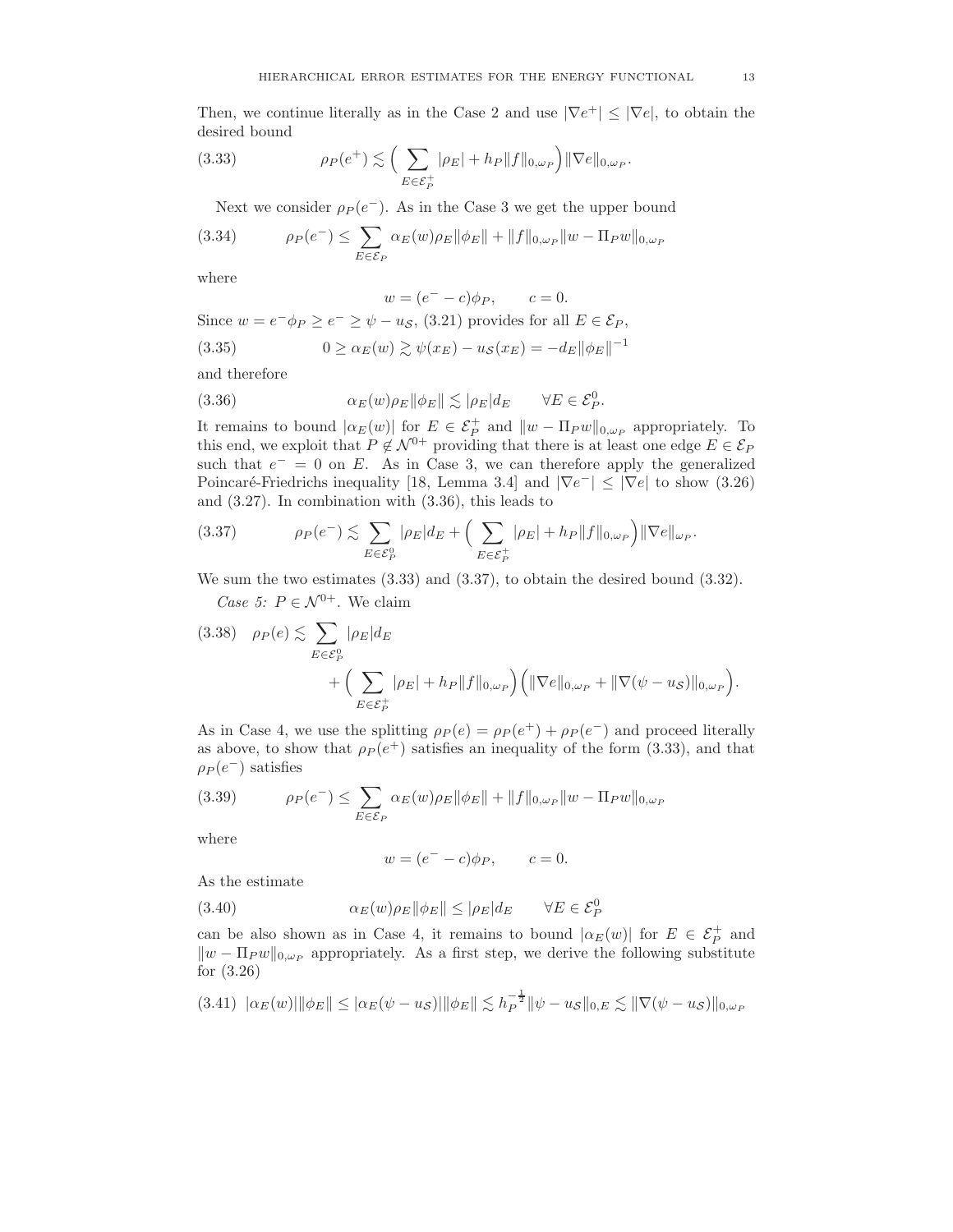### $14$  – QINGSONG ZOU, ANDREAS VEESER, RALF KORNHUBER, AND CARSTEN GRÄSER

by using  $\psi - u_s \le e^- \le w \le 0$ , the monotonicity of the integral in  $\alpha_E(w) =$  $(\int_E w)(\int_E \phi_E)^{-1}$  and a 'scaled' Poincaré-Friedrichs inequality based on  $(\psi - u_S)(P) =$ 0 and  $\psi - u_{\mathcal{S}} \in \mathcal{S}$ , which in turn holds thanks to (2.2). Similarly,  $\psi - u_{\mathcal{S}} \le e^- \le$  $w \leq 0$  implies  $||w||_{0,\omega_P} \leq ||\psi - u_{\mathcal{S}}||_{0,\omega_P}$ , and, in view of  $(\psi - u_{\mathcal{S}})(P) = 0$ , a 'scaled' Poincaré-Friedrichs inequality provides

$$
||w||_{0,\omega_P} \le ||\psi - u_{\mathcal{S}}||_{0,\omega_P} \lesssim h_P ||\nabla(\psi - u_{\mathcal{S}})||_{0,\omega_P}.
$$

As consequence of (3.41), we immediately get

$$
\|\Pi_P w\|_{0,\omega_P} \leq \sum_{E \in \mathcal{E}_P} |\alpha_E(w)| \|\phi_E\|_{0,\omega_P} \lesssim h_P \|\nabla(\psi - u_{\mathcal{S}})\|_{0,\omega_P}.
$$

Combining these two estimates we obtain the following substitute for (3.27)

(3.42) 
$$
||w - \Pi_P w||_{0,\omega_P} \lesssim h_P ||\nabla(\psi - u_{\mathcal{S}})||_{0,\omega_P}.
$$

We insert the bounds (3.40) for  $E \in \mathcal{E}_P^0$ , (3.41) for  $E \in \mathcal{E}_P^+$  and (3.42) into (3.39), to obtain

$$
(3.43) \qquad \rho_P(e^-) \lesssim \sum_{E \in \mathcal{E}_P^0} |\rho_E| d_E + \Big( \sum_{E \in \mathcal{E}_P^+} |\rho_E| + h_P \|f\|_{0,\omega_P} \Big) \|\nabla(\psi - u_S)\|_{0,\omega_P}.
$$

Finally, we sum up the two estimates (3.33) and (3.43), to obtain the desired bound (3.38).

*Case 6:*  $P \in \mathcal{N}^{0-}$ . In this case, we have by definition that  $e = u - \psi \geq 0, f \leq 0$ in  $\omega_P$ , and  $j_E \leq 0$  for all  $E \in \mathcal{E}_P$ . Hence

$$
\rho_P(e) = \int_{\omega_P} f e \phi_P + \sum_{E \in \mathcal{E}_P} \int_E j_E e \phi_P \le 0.
$$

To conclude the proof, we sum the estimates for the six cases, invoke the definition of the oscillation term, and apply the Cauchy-Schwarz inequality, to obtain

$$
C\rho_{\mathcal{S}}(e) \leq \sum_{E \in \mathcal{E}^0} |\rho_E| d_E + \left(\sum_{E \in \mathcal{E}^+} |\rho_E|^2 + \sec_2(u_{\mathcal{S}}, \psi, f)^2\right)^{\frac{1}{2}} \left(\|\nabla e\|_{0,\Omega}^2 + \csc_1(u_{\mathcal{S}}, \psi)^2\right)^{\frac{1}{2}}.
$$

The constant  $C > 0$  depends only on the shape regularity of T and we have set  $\mathcal{E}^+=\cup_{P\in\mathcal{N}}\mathcal{E}_P^+, \mathcal{E}^0=\cup_{P\in\mathcal{N}}\mathcal{E}_P^0.$  Then, using Young's inequality and inserting the definition (2.12) of  $\eta_E$ , we get

$$
C \rho_{\mathcal{S}}(e) \leq \frac{\theta}{2} \Big( \|\nabla e\|^2_{0,\Omega} + \mathrm{osc}_1(u_{\mathcal{S}},\psi)^2 \Big) + \Big( 1 + \frac{1}{2\theta} \Big) \Big( \sum_{E \in \mathcal{E}} |\rho_E| \eta_E + \mathrm{osc}_2(u_{\mathcal{S}},\psi,f)^2 \Big)
$$

for arbitrary  $\theta > 0$ . In view of the first inequality in (3.1), we can chose  $\theta \leq C$ , to finally prove the assertion  $(3.22)$ .

Combining Lemma 3.1 and Proposition 3.3 yields our main result.

**Theorem 3.4.** *Assume that the obstacle*  $\psi$  *satisfies condition* (2.2)*. Then the hierarchical a posteriori error estimate*  $\mathcal{I}_{\mathcal{Q}}(\varepsilon_{\mathcal{V}})$  *defined in* (2.10) *provides the upper bound for the energy error*

(3.44) 
$$
\mathcal{J}(u_{\mathcal{S}}) - \mathcal{J}(u) \lesssim -\mathcal{I}_{\mathcal{Q}}(\varepsilon_{\mathcal{V}}) + \mathrm{osc}(u_{\mathcal{S}}, \psi, f)^2
$$

*up to the oscillation term defined in* (3.11) *and a constant depending only on the shape regularity of* T *.*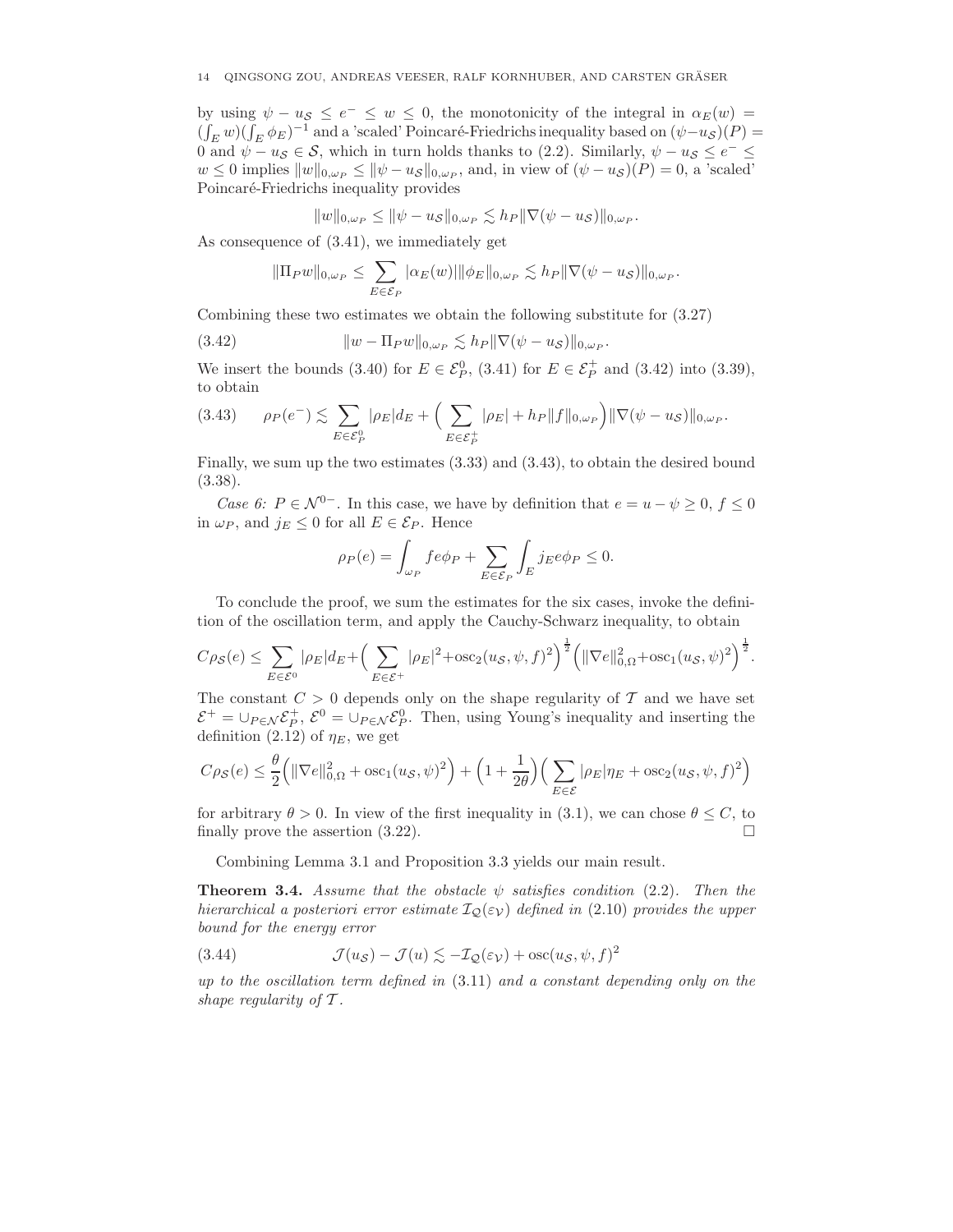*Proof.* We estimate

$$
\mathcal{J}(u_{\mathcal{S}}) - \mathcal{J}(u) = -\mathcal{I}(e) \le \rho_{\mathcal{S}}(e) \lesssim \sum_{E \in \mathcal{E}} |\rho_E| \eta_E + \operatorname{osc}(u_{\mathcal{S}}, \psi, f)^2
$$

$$
= \rho_{\mathcal{S}}(\varepsilon_{\mathcal{V}}) + \operatorname{osc}(u_{\mathcal{S}}, \psi, f)^2 \le -2\mathcal{I}_{\mathcal{Q}}(\varepsilon_{\mathcal{V}}) + \operatorname{osc}(u_{\mathcal{S}}, \psi, f)^2
$$

with the help of  $(2.6)$ , Lemma 3.1, Proposition 3.3,  $(3.5)$ , and  $(3.4)$ .

In light of the discussion in Section 3.2, the oscillation term  $\cos(u_s, \psi, f)$  is expected to be of higher order for suitable data so that  $-\mathcal{I}_{\mathcal{Q}}(\varepsilon_{\mathcal{V}})$  is asymptotically reliable. Moreover, if no obstacle is present, then the upper bound (3.44) reduces to well-known hierarchical a posterior error estimates and data oscillation for linear elliptic problems [4]. In this case, the above derivation provides a direct proof which does not invoke other a posteriori error estimates.

We conclude this subsection by an a posteriori estimate of the discretization error which is closely related to the estimator  $(2.12)$  proposed in [12].

**Theorem 3.5.** *Assume that the obstacle*  $\psi$  *satisfies condition* (2.2). Then the *localized discrete defect problem* (2.9) *provides the upper bound for the discretization error*

(3.45) 
$$
||u - u_{\mathcal{S}}|| \lesssim \left(\sum_{E \in \mathcal{E}} |\rho_E| \eta_E\right)^{1/2} + \csc(u_{\mathcal{S}}, \psi, f)
$$

*up to the oscillation term defined in* (3.11) *and a constant depending only on the shape regularity of* T *.*

*Proof.* We estimate

$$
\frac{1}{2}||u - u_{\mathcal{S}}||^{2} \leq \rho_{\mathcal{S}}(e) \lesssim \sum_{E \in \mathcal{E}} |\rho_{E}|\eta_{E} + \mathrm{osc}(u_{\mathcal{S}}, \psi, f)^{2}
$$

by means of Lemma 3.1 and Proposition 3.3.

Note that the corresponding error estimate  $\sum_{E \in \mathcal{E}} |\rho_E| \eta_E$  differs from the hierarchical error estimate (2.12) only for internal edges  $E \in \mathcal{E}$  with the property  $\rho_E < -d_E < 0$ . These edges are contained in the set  $\cup_{P \in \mathcal{N}^+ \setminus \mathcal{N}^+} \omega_P$ , which, according to the discussion in Section 3.2, is expected to shrink to the exact free boundary under refinement. Therefore, Theorem 3.5 provides theoretical support for the numerical evidence that the estimator (2.12) is asymptotically reliable.

3.4. **Efficiency.** In this subsection, it is shown that  $-\mathcal{I}_{\mathcal{Q}}(\varepsilon_{\mathcal{V}})$  provides a lower bound for  $\mathcal{J}(u_{\mathcal{S}}) - \mathcal{J}(u)$  up to a constant that is explicitely known. To this end, we combine (3.4) with results from [18, 20], which rely on the convexity of  $\mathcal{J}$ .

**Theorem 3.6.** *Assume that the obstacle*  $\psi$  *satisfies condition* (2.2)*. Then the hierarchical a posteriori error estimate*  $I_{\mathcal{Q}}(\varepsilon_{\mathcal{V}})$  *defined in* (2.10) *provides the lower bound for the energy error*

$$
-\mathcal{I}_{\mathcal{Q}}(\varepsilon_{\mathcal{V}}) \leq 6(\mathcal{J}(u_{\mathcal{S}}) - \mathcal{J}(u)).
$$

*Proof.* Combining (3.4) and (3.5), we get

$$
-\mathcal{I}_{\mathcal{Q}}(\varepsilon_{\mathcal{V}}) \leq \rho_{\mathcal{S}}(\varepsilon_{\mathcal{V}}) = \sum_{E \in \mathcal{E}} \eta_E |\rho_E|.
$$

$$
\Box
$$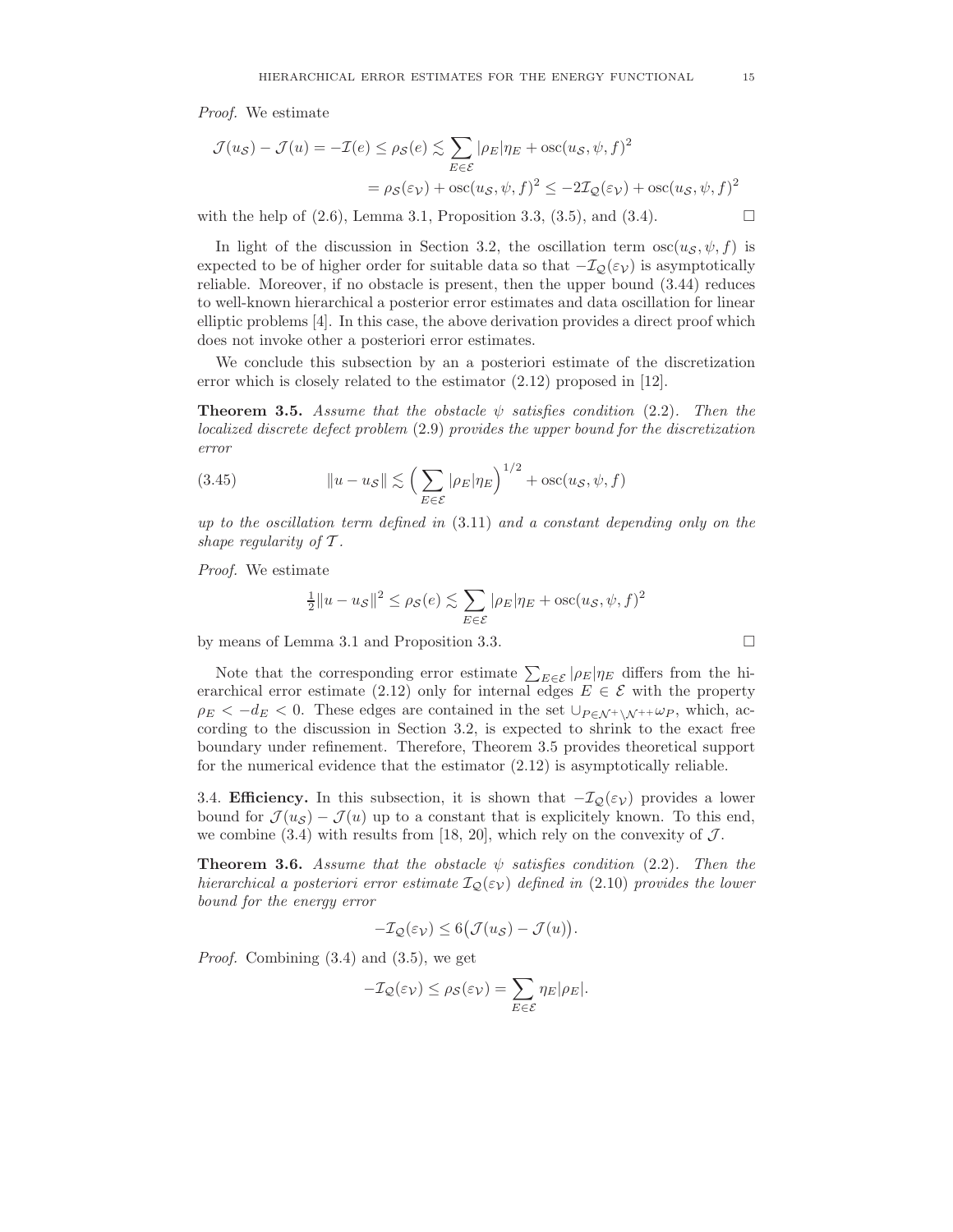By a variant of [18, Theorem 3.2] (slightly modify the end of the proof to avoid the sums in the claim therein), we have

$$
\sum_{E \in \mathcal{E}} \eta_E |\rho_E| \le 6 \big( \mathcal{J}(u_{\mathcal{S}}) - \mathcal{J}(u) \big).
$$

## 4. Verification of a saturation assumption

The purpose of this section is to prove the following variant of the saturation assumption. The quadratic finite element approximation  $u_{\mathcal{Q}}$ , determined by

(4.1) 
$$
u_{\mathcal{Q}} \in K_{\mathcal{Q}}: \qquad a(u_{\mathcal{Q}}, v - u_{\mathcal{Q}}) \ge (f, v - u_{\mathcal{Q}}) \quad \forall v \in K_{\mathcal{Q}}
$$

with

$$
K_{\mathcal{Q}} = u_{\mathcal{S}} + \mathcal{A}_{\mathcal{Q}} = \{ v \in \mathcal{Q} \mid v(P) \ge \psi(P) \ \forall P \in \mathcal{N}_{\mathcal{Q}} \cap \Omega \},
$$

satisfies the inequality

(4.2) 
$$
\mathcal{J}(u_{\mathcal{Q}}) - \mathcal{J}(u) \leq \alpha \big( \mathcal{J}(u_{\mathcal{S}}) - \mathcal{J}(u) \big)
$$

with some  $\alpha \in (0,1)$ , provided that the oscillation term  $\text{osc}(u_{\mathcal{S}},f,\psi)$  is relatively small. Recall that we have  $\mathcal{J}(u_{\mathcal{Q}}) - \mathcal{J}(u) = \frac{1}{2} ||u_{\mathcal{Q}} - u||^2$  and  $\mathcal{J}(u_{\mathcal{S}}) - \mathcal{J}(u) =$  $\frac{1}{2}||u_{\mathcal{S}} - u||^2$ , if no obstacle is present. Hence, (4.2) can be regarded as a generalization of related results for variational equalities [10]. However, in contrast to the unconstrained case,  $\mathcal{J}(u_{\mathcal{Q}}) - \mathcal{J}(u)$  might be negative, because, in general,  $K_{\mathcal{Q}}$  is not contained in K. Hence, for obstacle problems (4.2) does not imply that  $\mathcal{J}(u_{\mathcal{O}})$ is more accurate than  $\mathcal{J}(u_{\mathcal{S}})$ .

The proof of the saturation assumption will be based on the following simple observation.

**Lemma 4.1.** Let  $\alpha \in (0,1)$ . Then the saturation assumption (4.2) holds, if and *only if*  $-\mathcal{I}(e_{\mathcal{O}})$  *is reliable in the sense that* 

(4.3) 
$$
\mathcal{J}(u_{\mathcal{S}}) - \mathcal{J}(u) \leq \frac{-\mathcal{I}(e_Q)}{1 - \alpha}.
$$

*Proof.* As  $e_{\mathcal{Q}}$  and  $u_{\mathcal{Q}}$  solve (2.7) and (4.1), respectively, we have  $u_{\mathcal{Q}} = u_{\mathcal{S}} + e_{\mathcal{Q}}$ . The resulting identity

$$
\mathcal{J}(u_{\mathcal{S}}) - \mathcal{J}(u) = -\mathcal{I}(e_{\mathcal{Q}}) + (\mathcal{J}(u_{Q}) - \mathcal{J}(u)).
$$

implies the assertion.

As a consequence of Lemma 4.1, we may prove (4.2) by verifying (4.3). To this end, we note a useful relation between  $-\mathcal{I}(e_{\mathcal{Q}})$  and  $-\mathcal{I}_{\mathcal{Q}}(\varepsilon_{\mathcal{V}})$ .

**Lemma 4.2.** *There holds*

$$
\mathcal{I}(e_{\mathcal{Q}}) \lesssim \mathcal{I}_{Q}(\varepsilon_{Q}) \leq \mathcal{I}_{Q}(\varepsilon_{\mathcal{V}}) \leq 0.
$$

*Proof.* The inequalities  $\mathcal{I}_Q(\varepsilon_Q) \leq \mathcal{I}_Q(\varepsilon_{\mathcal{V}}) \leq 0$  follow directly from  $0 \in \mathcal{A}_{\mathcal{V}} \subset \mathcal{A}_{\mathcal{Q}}$ , respectively. Using  $(3.2)$  and  $(3.3)$ , we get

$$
\mathcal{I}(e_Q) \le -\frac{1}{2}\rho_{\mathcal{S}}(e_Q), \qquad -\rho_{\mathcal{S}}(\varepsilon_Q) \le \mathcal{I}_Q(\varepsilon_Q),
$$

so that  $\mathcal{I}(e_{\mathcal{Q}}) \lesssim \mathcal{I}_{Q}(\varepsilon_{Q})$  follows from  $\rho_{\mathcal{S}}(\varepsilon_{Q}) \lesssim \rho_{\mathcal{S}}(e_{\mathcal{Q}})$ .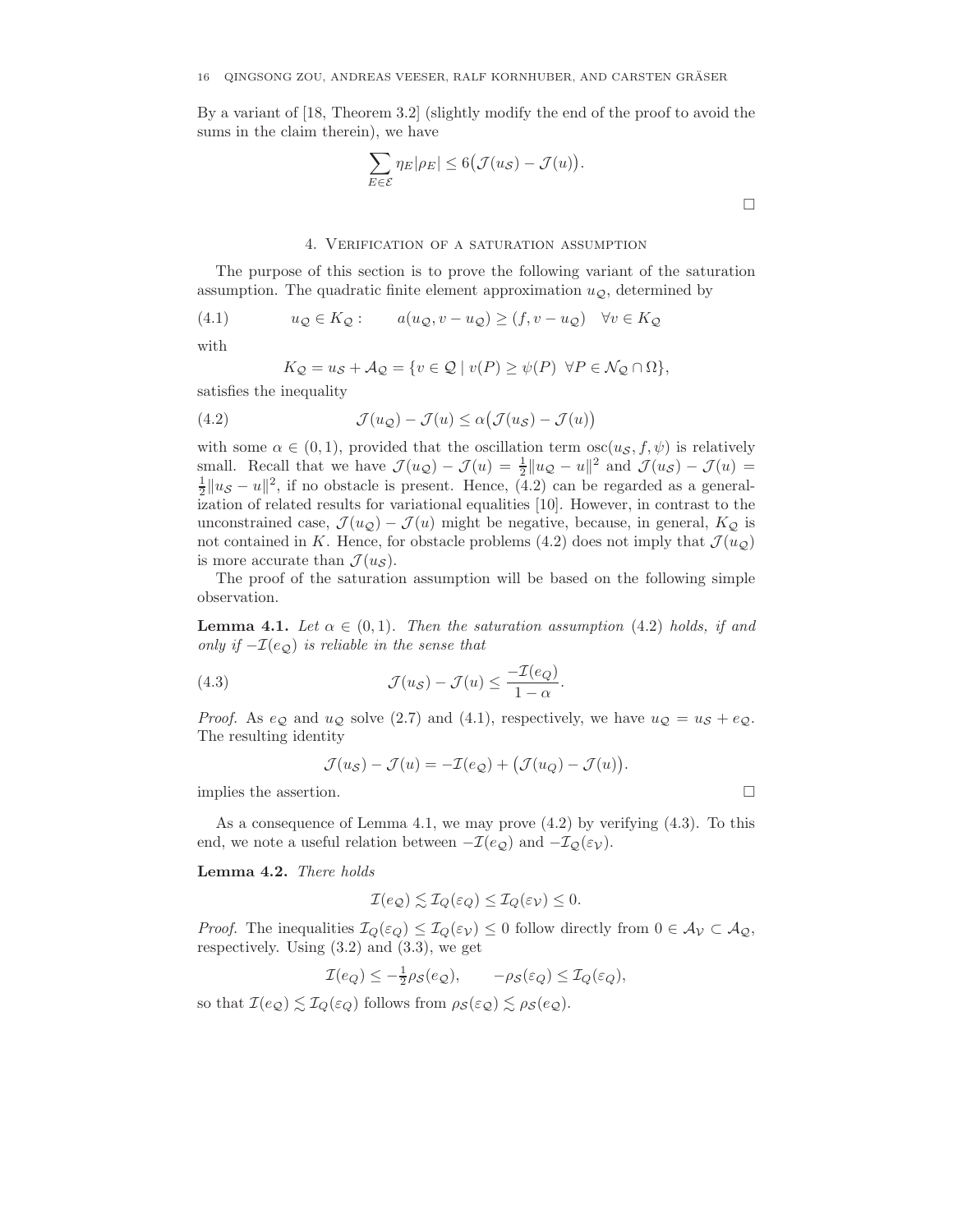In order to show  $\rho_{\mathcal{S}}(\varepsilon_{\mathcal{Q}}) \lesssim \rho_{\mathcal{S}}(e_{\mathcal{Q}})$ , we proceed similarly as in the proof of [13, Theorem 4.1]. Choosing  $v = \varepsilon_{\mathcal{Q}} \in \mathcal{A}_{\mathcal{Q}}$  in (2.7) and utilizing (3.2), we get

$$
(4.4) \quad \rho_{\mathcal{S}}(\varepsilon_{\mathcal{Q}} - e_{\mathcal{Q}}) \le a(e_{\mathcal{Q}}, \varepsilon_{\mathcal{Q}} - e_{\mathcal{Q}}) \le \|e_{\mathcal{Q}}\| \|\varepsilon_{\mathcal{Q}} - e_{\mathcal{Q}}\| \le \rho_{\mathcal{S}}(e_{\mathcal{Q}})^{1/2} \|\varepsilon_{\mathcal{Q}} - e_{\mathcal{Q}}\|.
$$

To bound  $\|\varepsilon_{\mathcal{Q}} - e_{\mathcal{Q}}\|$  we combine the first inequality in (4.4) and (2.8) with  $v =$  $e_{\mathcal{Q}} \in \mathcal{A}_{\mathcal{Q}}$  to obtain

$$
-a(e_{\mathcal{Q}}, \varepsilon_{\mathcal{Q}} - e_{\mathcal{Q}}) \le \rho_{\mathcal{S}}(e_{Q} - \varepsilon_{Q}) \le a_{\mathcal{Q}}(\varepsilon_{\mathcal{Q}}, e_{\mathcal{Q}} - \varepsilon_{\mathcal{Q}}).
$$

In combination with the equivalence of the energy norms  $\|\cdot\|$  and  $\|\cdot\|_{\mathcal{Q}}$ , see, e.g., [4, 9], we derive

$$
\begin{aligned} \|\varepsilon_{\mathcal{Q}} - e_{\mathcal{Q}}\|^2 &= a(\varepsilon_{\mathcal{Q}}, \varepsilon_{\mathcal{Q}} - e_{\mathcal{Q}}) - a(e_{\mathcal{Q}}, \varepsilon_{\mathcal{Q}} - e_{\mathcal{Q}}) \le a(\varepsilon_{\mathcal{Q}}, \varepsilon_{\mathcal{Q}} - e_{\mathcal{Q}}) + a_{\mathcal{Q}}(\varepsilon_{\mathcal{Q}}, e_{\mathcal{Q}} - \varepsilon_{\mathcal{Q}}) \\ &\le \| \varepsilon_{\mathcal{Q}}\| \| \varepsilon_{\mathcal{Q}} - e_{\mathcal{Q}} \| + \| \varepsilon_{\mathcal{Q}} \|_{\mathcal{Q}} \| \varepsilon_{\mathcal{Q}} - e_{\mathcal{Q}} \|_{\mathcal{Q}} \lesssim \| \varepsilon_{\mathcal{Q}} \|_{\mathcal{Q}} \| \varepsilon_{\mathcal{Q}} - e_{\mathcal{Q}} \| .\end{aligned}
$$

In light of (3.3), we have shown

$$
\|\varepsilon_{\mathcal{Q}} - e_{\mathcal{Q}}\| \lesssim \|\varepsilon_{\mathcal{Q}}\|_{\mathcal{Q}} \leq \rho_{\mathcal{S}}(\varepsilon_{\mathcal{Q}})^{1/2}.
$$

Inserting this bound into (4.4), we get

$$
\rho_{\mathcal{S}}(\varepsilon_{\mathcal{Q}}) = \rho_{\mathcal{S}}(e_{\mathcal{Q}}) + \rho_{\mathcal{S}}(\varepsilon_{\mathcal{Q}} - e_{\mathcal{Q}}) \le \rho_{\mathcal{S}}(e_{\mathcal{Q}}) + C\rho_{\mathcal{S}}(e_{\mathcal{Q}})^{1/2}\rho_{\mathcal{S}}(\varepsilon_{\mathcal{Q}})^{1/2}
$$

with a constant  $C > 0$  depending only on the shape regularity of T. Invoking Young's inequality, we finally obtain

$$
\rho_{\mathcal{S}}(\varepsilon_{\mathcal{Q}}) \le (1 + \frac{C^2}{2})\rho_{\mathcal{S}}(e_{\mathcal{Q}}) + \frac{1}{2}\rho_{\mathcal{S}}(\varepsilon_{\mathcal{Q}})
$$

which proves the assertion.  $\hfill \square$ 

After these preparations we are ready to prove the main result of this section.

**Theorem 4.3.** *There are constants*  $C > 0$  *and*  $\alpha \in (0, 1)$  *depending only on the shape regularity of* T *, such that relatively small oscillation*

(4.5) 
$$
\qquad \qquad \csc(u_{\mathcal{S}}, f, \psi)^2 \leq C \big( \mathcal{J}(u_{\mathcal{S}}) - \mathcal{J}(u) \big)
$$

*implies the saturation assumption*

(4.6) 
$$
\mathcal{J}(u_{\mathcal{Q}}) - \mathcal{J}(u) \leq \alpha \big( \mathcal{J}(u_{\mathcal{S}}) - \mathcal{J}(u) \big).
$$

*Proof.* Theorem 3.4 and Lemma 4.2 yield

$$
\mathcal{J}(u_{\mathcal{S}}) - \mathcal{J}(u) \le -C_1 \mathcal{I}(e_{\mathcal{Q}}) + C_2 \operatorname{osc}(u_{\mathcal{S}}, f, \psi)^2,
$$

where  $C_1$  and  $C_2$  are constants depending only on the shape regularity of  $\mathcal{T}$ , and we may assume  $C_1 \geq 1$ . Hence, selecting

$$
C = \frac{1 - C_1(1 - \alpha)}{C_2}, \qquad \alpha \in \left(\frac{C_1 - 1}{C_1}, 1\right),
$$

the assertion is a consequence of Lemma 4.1. In particular, one might chose  $\alpha =$  $(2C_1 - 1)/(2C_1).$ 

In view of the discussion in Section 3.2, condition (4.5) is expected to hold for sufficiently smooth data and sufficiently fine global refinements of a triangulation with (2.2).

Utilizing Theorem 3.6, the condition (4.5) follows from

(4.7) 
$$
\qquad \qquad \csc(u_{\mathcal{S}}, f, \psi)^2 \leq -\frac{C}{6} \mathcal{I}_{\mathcal{Q}}(\varepsilon_{\mathcal{V}}),
$$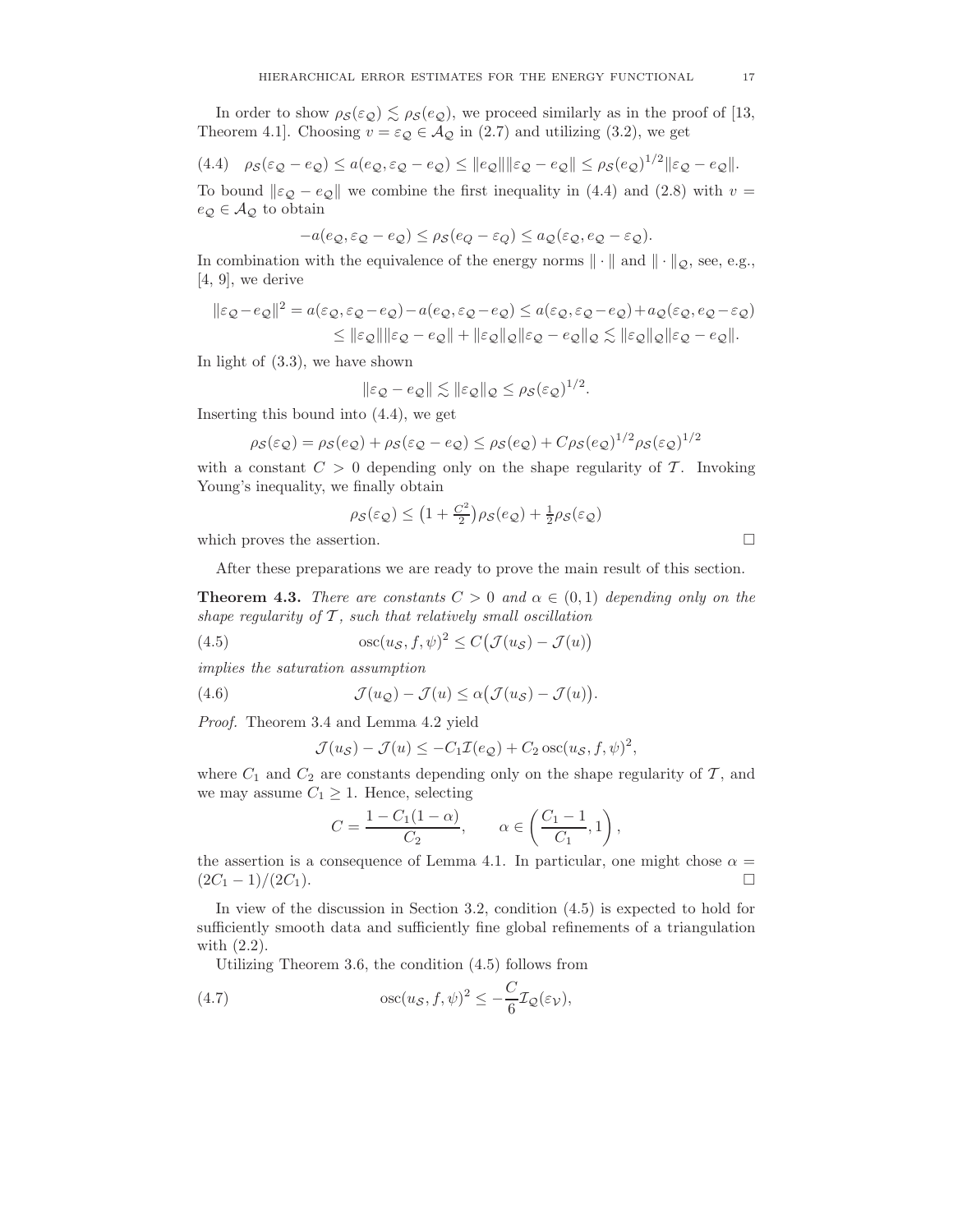with the same constant  $C$ . Apart from the constant  $C$ , which, in turn, depends on  $C_1, C_2$  from Theorem 3.4 and Lemma 4.2, all quantities in  $(4.7)$  are computable. Thus, for given upper bounds for  $C_1$ , the condition  $(4.5)$  can be verified in practice.

#### 5. Numerical Example

Following [16], we consider the piecewise affine, concave obstacle

$$
\psi(x) = \text{dist}(x, \partial \Omega) - \frac{1}{5},
$$

the domain  $\Omega = \{(x_1, x_2) \in \mathbb{R} \mid |x_1| + |x_2| < 1\}$ , and the constant load  $f = -5$ . The triangulations  $\mathcal{T}_j$ ,  $j = 1, \ldots, 9$ , are obtained by uniform refinement of an initial triangulation  $\mathcal{T}_0$ , consisting of four congruent triangles. Observe that  $\psi$ is piecewise affine over  $\mathcal{T}_i$  for all  $j = 1, \ldots, 9$ . As the exact solution u is not explicitely known, we use the finite element approximation  $\tilde{u}$  on level  $\mathcal{T}_{11}$  as a substitute. The left picture in Figure 1 shows the 'exact' energy error  $\mathcal{J}(u_{\mathcal{S}_i})$  –  $\mathcal{J}(\tilde{u})$  in comparison with our hierarchical a posteriori error estimate  $\mathcal{I}_{\mathcal{Q}}(\varepsilon_{\mathcal{V}_i})$  and the oscillation term  $\csc(u_{\mathcal{S}_i}, \psi, f)$  over the number of unknowns. Both the exact error and the estimator are proportional to  $h$ . More precisely, the 'exact' error is asymptotically overestimated by a factor of about 1.5. Similar to the unconstrained case, the oscillation term initially dominates, but vanishes with higher (second) order under refinement. For an explanation, first note that the set  $\mathcal{N}^{0+}$  of isolated contact nodes is empty in this example. Hence,  $\csc(u_{\mathcal{S}_j}, \psi, f) = \csc_2(u_{\mathcal{S}_j}, \psi, f)$ . The set  $\bigcup_{(N_j \setminus (N_j^0 \subset \cup N_j^+) \cup P} \omega_P$ , whose contributions to  $\csc_2(u_{S_j}, \psi, f)$  do not involve local means is depicted in the right picture of Figure 1 for the final level  $j = 9$ . Obviously, it concentrates at  $\partial\Omega$  and at the free boundary, confirming nicely our heuristic reasoning in Section 3.2.



FIGURE 1. Comparison of the hierarchical error estimator  $-\mathcal{I}_{\mathcal{Q}}(\varepsilon_{\mathcal{V}})$  with the exact error  $\mathcal{J}(u_{\mathcal{S}}) - \mathcal{J}(u)$  and the oscillation term  $\operatorname{osc}(u_{\mathcal{S}_j}, \psi, f)$  (left). The set  $\bigcup_{(\mathcal{N}_j \setminus \mathcal{N}_j^0 -) \setminus \mathcal{N}_j^+} \omega_P, \ j = 9$ , whose contributions to  $\csc_2(u_{\mathcal{S}_i}, \psi, f)$  do not involve local means (right).

#### **REFERENCES**

- [1] M. Ainsworth and J.T. Oden. *A posteriori error estimation in finite element analysis*. Wiley, 2000.
- [2] R.E. Bank and R.K. Smith. A posteriori error estimates based on hierarchical bases. *SIAM J. Num. Anal.*, 30:921–935, 1993.